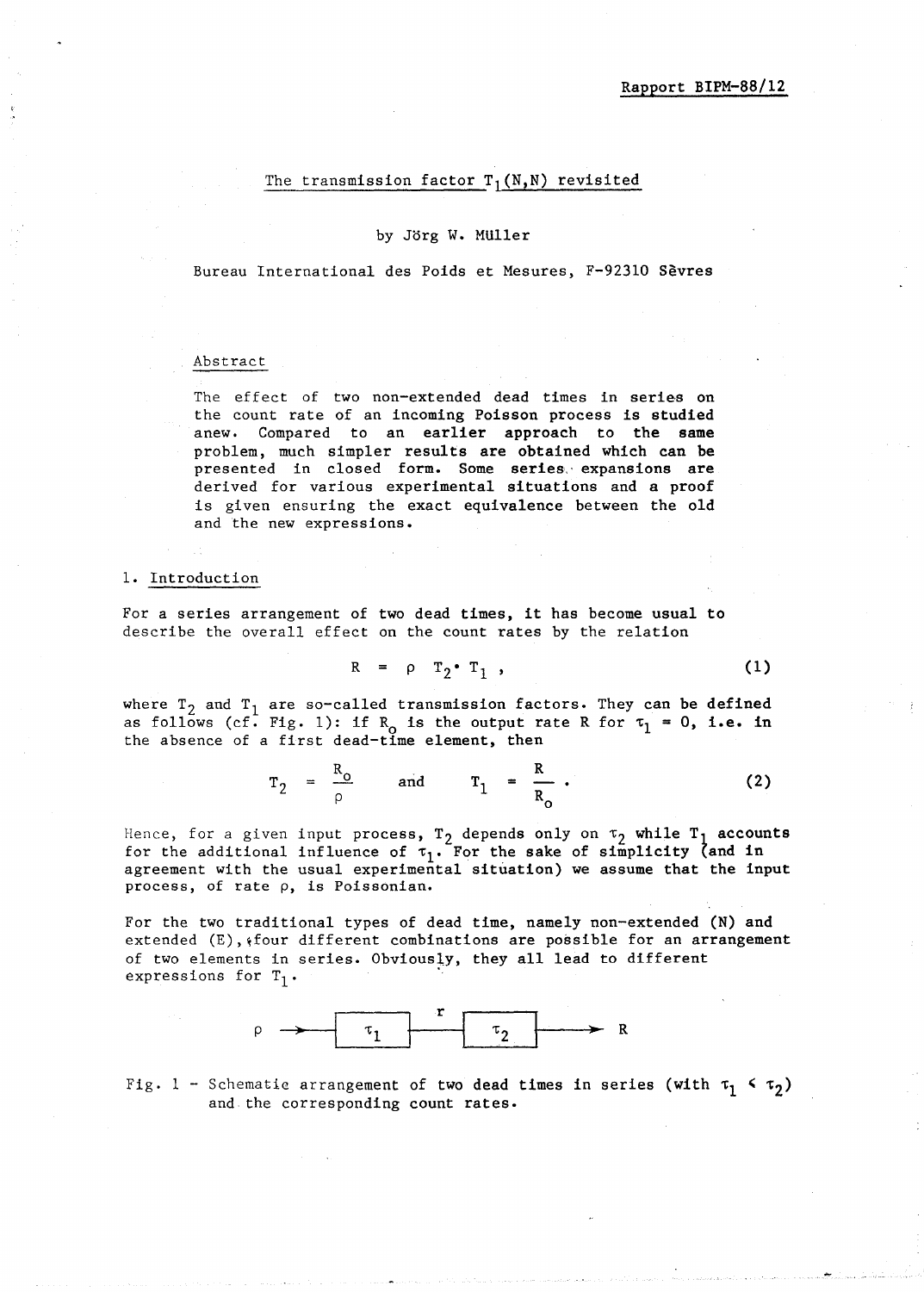It turns out  $\lfloor 1 \rfloor$  that, for a Poisson input, two of them, namely those corresponding to the type sequences "N, E" and "E, N", lead to very simple formulae whereas the arrangements in which the two dead times are of the same type are more difficult to describe. By far the most complicated expression has been obtained for the sequence "N,N"; in hindsight, therefore, we find it somewhat astonishing that it is exactly this case that has been first analyzed in a rigorous way  $\lfloor 2 \rfloor$ .

We suggest to come back once more to this problem for two reasons. The first is that we can now propose a new and simpler formula. The result, although equivalent to the previous one, is much easier to use. The second reason is due to the fact that certain series developments have become of interest recently as they can be compared directly with possible generalizations where one or both dead times are of the Albert-Nelson type. The new formula allows us to derive the necessary power series in a much simpler and more reliable way.

## 2. The new evaluation of  $T_1(N,N)$

In contrast 'to the approach suggested by (1), we now determine the counting losses in the same order as they occur, i.e. first the effect of  $\tau_1$  and then the additional losses due to  $\tau_2$ . The transmission  $T_1$  as defined above will be obtained in a later step.

For a Poisson input, the transmission factor for  $\tau_1$  alone, which we denote here by  $T_1$ , is given by

$$
\widetilde{\mathbf{T}}_1 = \frac{1}{1 + \rho \tau_1},
$$

(3)

so that the original count rate  $\rho$  is reduced to  $r = \rho T_1$  (cf. Fig. 1).

After the first non-extended dead time the interval density is known to be given by

$$
f(t) = \rho e^{-\rho(t-\tau_1)}, \quad \text{for} \quad t > \tau_1,
$$

which yields for the k-fold density  $(k = 1, 2, ...)$ 

$$
f_{k}(t) = {f(t)}^{*k}
$$
  
\n
$$
= \frac{\left[\rho(t - k\tau_{1})\right]^{k-1}}{(k-1)!} e^{-\rho(t - k\tau_{1})}, \quad \text{for} \quad t > k\tau_{1}.
$$

The cumulative or total arrival density of pulses after  $\tau_1$ , with an event at  $t = 0$ , is given by the sum

$$
D(t) = \sum_{k=1}^{K} f_k(t) ,
$$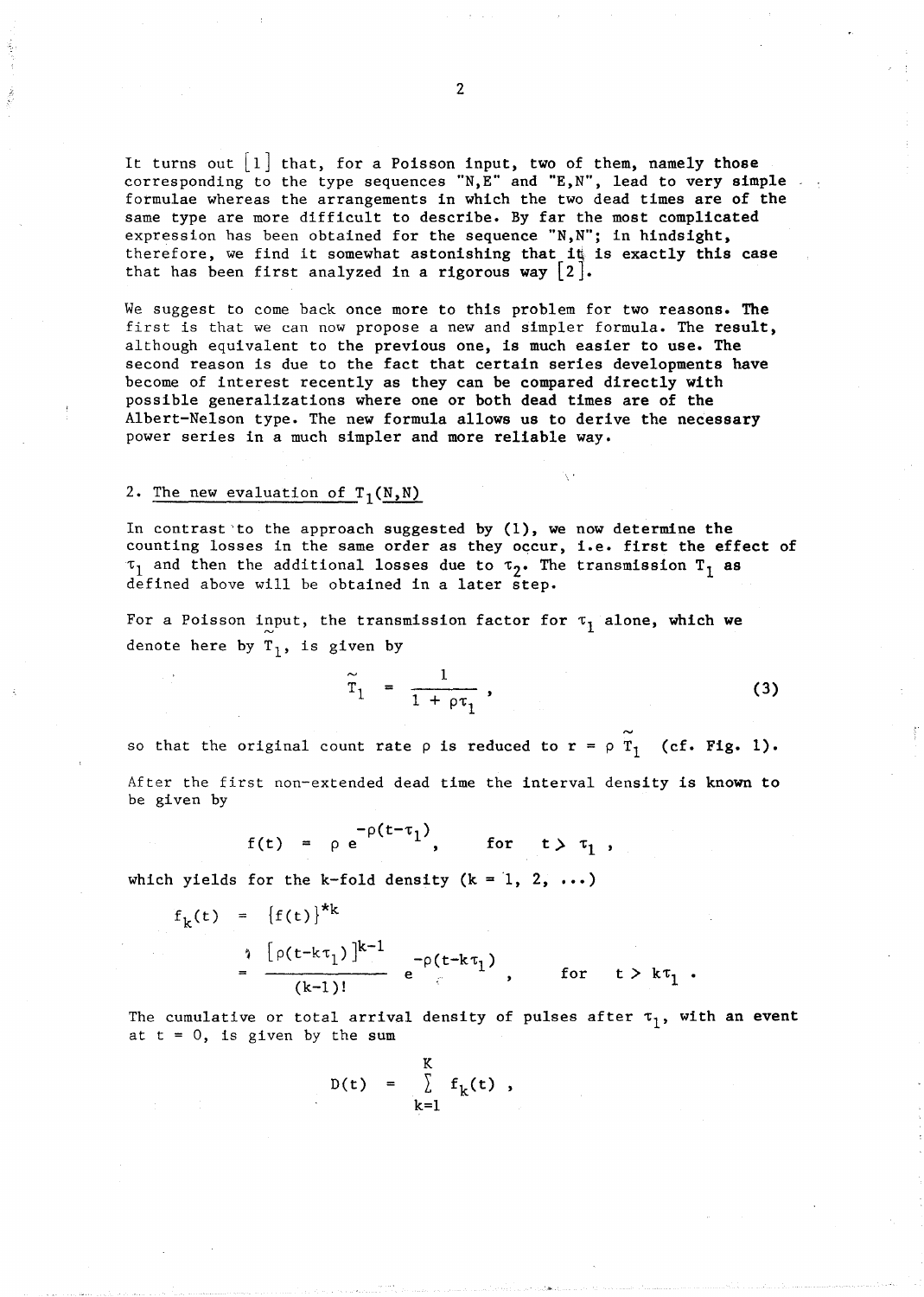where K is defined by  $K_{1} \lt \tau_{2} \lt (K+1) \tau_{1}$  or, in the notation used previously, by  $K = \left[ \begin{bmatrix} \tau_2 / \tau_1 \end{bmatrix} \right]$ .

We now have to evaluate the (additional) losses produced by the second dead, time  $\tau_2$ . Since every registered output event (R) is followed by  $\tau_2$ , each one has to be associated with a loss probability

$$
\Pi_{K} = \int_{0}^{t_{2}} D(t) dt
$$
\n
$$
= \sum_{k=1}^{K} \rho \int_{k\tau_{1}}^{\tau_{2}} \frac{[\rho(t - k\tau_{1})]^{k-1}}{(k-1)!} e^{-\rho(t - k\tau_{1})} dt
$$
\n
$$
= \rho \sum_{k=1}^{K} \frac{1}{(k-1)!} \int_{0}^{\tau_{2} - k\tau_{1}} (\rho t)^{k-1} e^{-\rho t} dt . \qquad (4)
$$

According to Dwight  $[3]$  we have, for  $m = 0, 1, 2, ...$ ,

$$
\int_{0}^{x} t^{m} e^{-\alpha t} dt = \frac{m!}{\alpha^{m+1}} - e^{-\alpha x} \sum_{j=0}^{m} \frac{m!}{(m-j)!} \frac{x^{m-j}}{\alpha^{j+1}},
$$
 (5)

which in our case leads to

$$
\Pi_{K} = \sum_{k=1}^{K} \frac{\rho^{k}}{(k-1)!} \left\{ \frac{(k-1)!}{\rho^{k}} - e^{-\rho(\tau_{2} - k\tau_{1})} \sum_{j=0}^{k-1} \frac{(k-1)!}{(k-1-j)!} \frac{(\tau_{2} - k\tau_{1})^{k-1-j}}{\rho^{j+1}} \right\}
$$

or, after simplifying, to

$$
\Pi_K = \sum_{k=1}^{K} \{1 - e^{-(1-k\alpha)x} \sum_{j=0}^{k-1} \frac{[(1-k\alpha)x]^j}{j!} \},
$$
 (6)

where we have put, as usual,  $\rho \tau_2 = x$  and  $\tau_1/\tau_2 = \alpha$ . From the count-rate balance

$$
R = r - R I_K
$$

we find, putting  $R = r \frac{m}{KT^2}$ , for the second new transmission factor

$$
K\widetilde{T}_2 = \frac{1}{1 + \Pi_K}, \qquad (7)
$$

where  $\Pi_K$  is given by (6).

 $\mathbb{R}^3$  , and the contract of the contract of the contract of the contract of  $\mathbf{3}$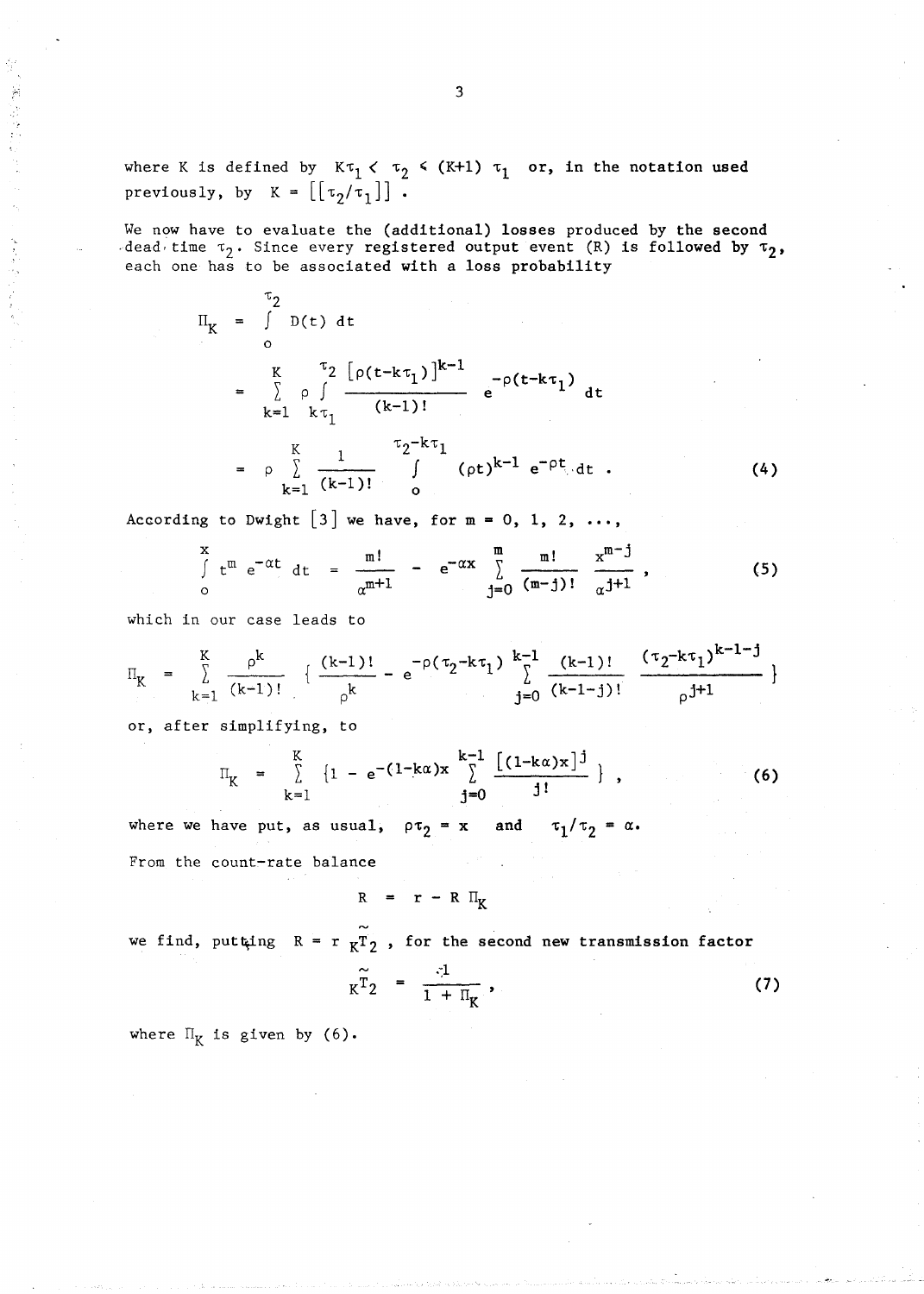How can we arrive from this at the requested tansmission factor  $T_1$ ? Since the output rate may also be written in the form

$$
R = \rho \widetilde{T}_1 \widetilde{r}_2 , \qquad (8)
$$

a simple comparison with (1) yields for  $T_1 \equiv \kappa T_1(N,N)$  the relation

$$
K^{T_1(N,N)} = \frac{\tilde{r}_1 \cdot K^{\tilde{T}_2}}{T_2(N)},
$$
\n(9)

with  $\tilde{T}_1$  given by (3) and  $\tilde{r}_2$  by (7). Since obviously

$$
\Gamma_2(N) = \frac{1}{1 + \rho \tau_2} ,
$$

we readily find for the transmission factor the formula

$$
K^{T_1(N,N)} = \frac{1 + \rho \tau_2}{(1 + \rho \tau_1) (1 + \Pi_K)}
$$
  
= 
$$
\frac{1 + x}{1 + \alpha x} \left\{ 1 + \sum_{k=1}^{K} \left[ 1 - e^{-(1 + k\alpha)x} \sum_{j=0}^{k-1} \frac{\left[ x(1 - k\alpha) \right]^j}{j!} \right] \right\}^{-1}
$$
 (10)

This is the main result of the present study.

It is not obvious, though nevertheless true, that expression (10) is identical with the more complicated one given previously. This point will be elaborated in Appendix C and proved in Appendix D.

## 4. Some series developments

For many applications it is useful to have approximations of  $_KT_1(N,N)$ available, usually in the form of series expansions. As their actual derivation is rather cumbersome, we shall limit ourselves to illustrating the procedure and giving a selection of the intermediate results. Apart from care and patience nothing particular is required for obtaining them.

As, according to (10),  $T_1$  depends on the range of  $\alpha$ , we have to consider the different<sup>1</sup>values of  $\bar{K}$  individually. There is, however, in the general expression

$$
K^{T}1^{(N,N)} = \frac{1 + x}{1 + \alpha x} r_{K}^{T}2
$$
 (11)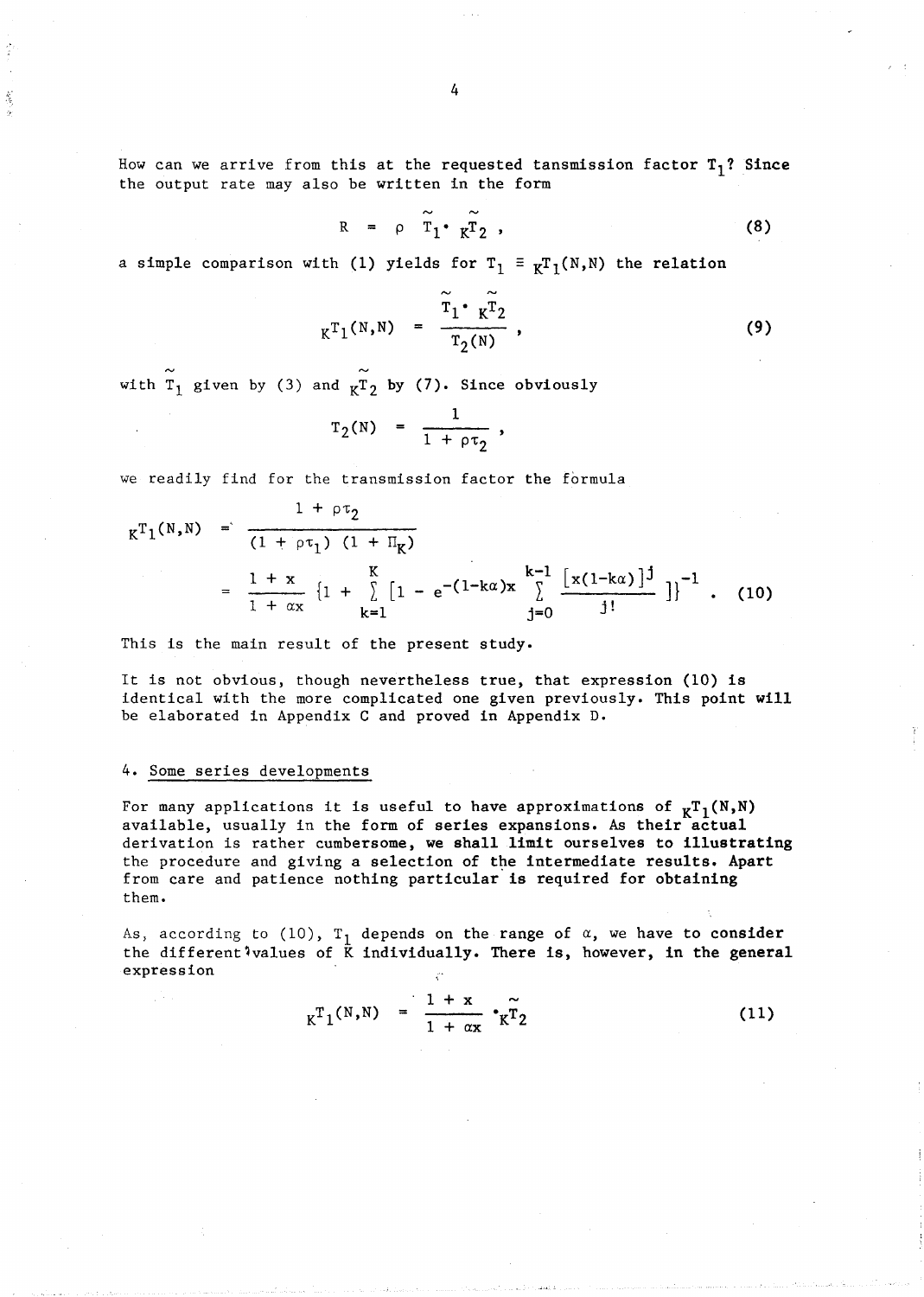a common factor which we develop first, namely

$$
C = \frac{1 + x}{1 + \alpha x} = 1 + (1 - \alpha) x \sum_{j=0}^{\infty} (-\alpha x)^j
$$
  
\n
$$
\approx 1 + (1 - \alpha) x - \alpha(1 - \alpha) x^2 + \alpha^2(1 - \alpha) x^3 - \alpha^3(1 - \alpha) x^4
$$
 (12)  
\n
$$
\frac{K}{1}, \frac{1}{1}, \frac{1}{1}, \frac{1}{1}, \frac{1}{1}, \frac{1}{1}, \frac{1}{2}, \frac{1}{2}, \frac{1}{2}, \frac{1}{2}, \frac{1}{2}, \frac{1}{2}, \frac{1}{2}, \frac{1}{2}, \frac{1}{2}, \frac{1}{2}, \frac{1}{2}, \frac{1}{2}, \frac{1}{2}, \frac{1}{2}, \frac{1}{2}, \frac{1}{2}, \frac{1}{2}, \frac{1}{2}, \frac{1}{2}, \frac{1}{2}, \frac{1}{2}, \frac{1}{2}, \frac{1}{2}, \frac{1}{2}, \frac{1}{2}, \frac{1}{2}, \frac{1}{2}, \frac{1}{2}, \frac{1}{2}, \frac{1}{2}, \frac{1}{2}, \frac{1}{2}, \frac{1}{2}, \frac{1}{2}, \frac{1}{2}, \frac{1}{2}, \frac{1}{2}, \frac{1}{2}, \frac{1}{2}, \frac{1}{2}, \frac{1}{2}, \frac{1}{2}, \frac{1}{2}, \frac{1}{2}, \frac{1}{2}, \frac{1}{2}, \frac{1}{2}, \frac{1}{2}, \frac{1}{2}, \frac{1}{2}, \frac{1}{2}, \frac{1}{2}, \frac{1}{2}, \frac{1}{2}, \frac{1}{2}, \frac{1}{2}, \frac{1}{2}, \frac{1}{2}, \frac{1}{2}, \frac{1}{2}, \frac{1}{2}, \frac{1}{2}, \frac{1}{2}, \frac{1}{2}, \frac{1}{2}, \frac{1}{2}, \frac{1}{2}, \frac{1}{2}, \frac{1}{2}, \frac{1}{2}, \frac{1}{2}, \frac{1}{2}, \frac{1}{2}, \frac{1}{2}, \frac{1}{2}, \frac{1}{2}, \frac{1}{2}, \frac{1}{2}, \frac{1}{2}, \frac{1}{2}, \frac{1}{2}, \frac{1}{2}, \frac{1}{2}, \frac{1}{2}, \frac{1}{2},
$$

a) For  $K = 1$ , i.e.  $1/2 \le \alpha \le 1$ ,

it follows from (6) that

$$
I_1 = 1 - e^{-(1-\alpha)x} \t\t(13)
$$

A development up to fourth order gives

$$
\Pi_1 \equiv (1-\alpha) x - \frac{1}{2} (1-\alpha)^2 x^2 + \frac{1}{6} (1-\alpha)^3 x^3 - \frac{1}{24} (1-\alpha)^4 x^4 \qquad (13')
$$

and its inversion, after a number of rearrangements, yields

$$
1\tilde{T}_2 = (1 + \Pi_1)^{-1}
$$
  
\n
$$
\approx 1 - (1 - \alpha) x + \frac{1}{2} (2 - 2\alpha - \alpha^2) x^2 - \frac{1}{6} (5 + 3\alpha - 33\alpha^2 + 27\alpha^3) x^3
$$
  
\n
$$
+ \frac{1}{24} (14 + 66\alpha - 414\alpha^2 + 572\alpha^3 - 251\alpha^4) x^4.
$$

Thus, with (12) we finally obtain from (11) for the transmission factor (in the case  $K = 1$ ), up to fourth order, the expansion

$$
1^{T}1^{(N,N)} \cong 1 + \frac{1}{2} (1-\alpha) (1-3\alpha) x^{2} - \frac{1}{3} (1-\alpha) (2-7\alpha+2\alpha^{2}) x^{3} + \frac{1}{24} (1-\alpha) (23-105\alpha+117\alpha^{2}-59\alpha^{3}) x^{4}
$$
 (14)

b) For  $K = 2$ , i.e. for  $1/3 < \alpha < 1/2$ ,

equation (6) leads readily to

$$
\Pi_2 = 2 - e^{-(1-\alpha)x} - e^{-(1-2\alpha)x} [1 + (1-2\alpha)x]. \qquad (15)
$$

As before, this has to be expanded to

$$
\Pi_2 \cong (1-\alpha) x - \frac{1}{2} \alpha (2-3\alpha) x^2 - \frac{1}{6} (1-9\alpha+21\alpha^2-15\alpha^3) x^3 + \frac{1}{24} (2-20\alpha+66\alpha^2-92\alpha^3+47\alpha^4) x^4 ,
$$
 (15')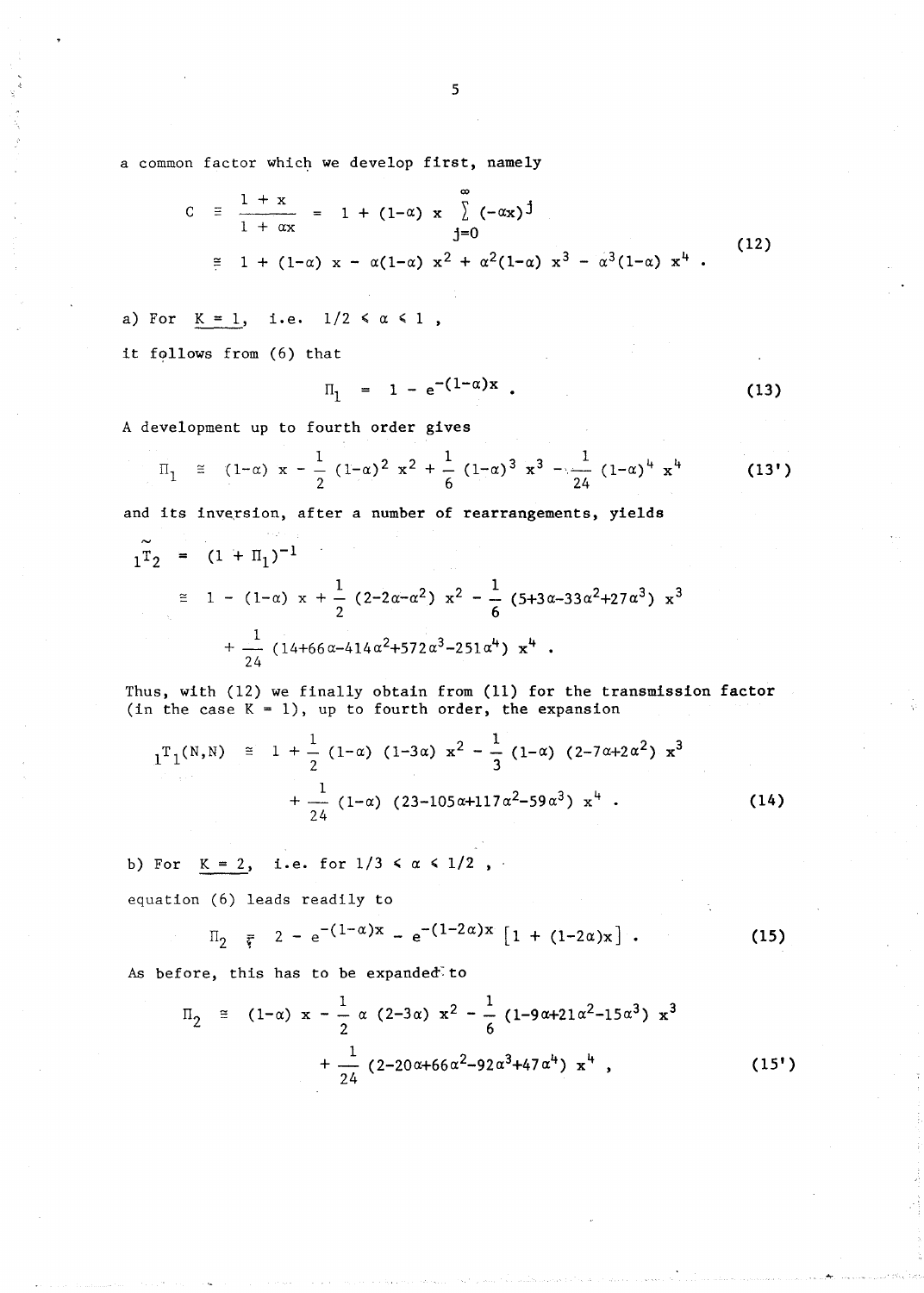and by an inversion we can arrive for  $(1 + \Pi_2)^{-1}$  at the expression

$$
2^{\widetilde{T}}2 \cong 1 - (1-\alpha) x + \frac{1}{2} (2-2\alpha-\alpha^2) x^2 - \frac{1}{6} (5+3\alpha-33\alpha^2+27\alpha^3) x^3
$$
  
  $+ \frac{1}{24} (14+76\alpha-390\alpha^2+500\alpha^3-197\alpha^4) x^4$ .

Multiplication by C finally leads to

$$
2^{T}1^{(N,N)} \cong 1 - \frac{1}{2} \alpha^{2} x^{2} + \frac{1}{6} (1 - 9\alpha + 30\alpha^{2} - 24\alpha^{3}) x^{3}
$$

$$
- \frac{1}{24} (6 - 60\alpha + 222\alpha^{2} - 272\alpha^{3} + 101\alpha^{4}) x^{4} . \qquad (16)
$$

For larger values of the integer K the calculations to be performed for arriving at the transmission factor  $T_1$  are very similar to those sketched above, although increasingly longer. We give the explicit results up to fourth order in Table 1.

It is interesting to compare the various series expansions of  $<sub>K</sub>T_1(N,N)$ </sub> for increasing values of K. We observe that all the contributions of order  $x^k$  are the same, provided that  $k \leq K$ : they lie below the dashed line in Table 1. However, the terms of order k beyond K show no simple pattern. This behaviour can be fairly well understood by a closer look at the quantities  $\Pi_K$ , which we shall take in Appendix A, and their effect on  $T_1$  (Appendix B).

# 5. Evaluation of the forms  $K^{\text{T}}1^{\text{I}}(N,N)$

In various applications the quantity needed is the reciprocal of  $T_1$ rather than  $T_1$  itself. There is, indeed, no good reason to prefer one or the other form. In addition, the series expansions might turn out to be somewhat simpler for  $T_1^{-1}$ .

The numerical determination of the reciprocal series (always to fourth order) is straightforward and the results are assembled in Table 2.

For lengthy calculations simple checks are always welcome, even if the control is not a complete one. In the case of our series developments, this can be easily done by choosing for *a* the limiting value where two adjacent regions (specified by K) join. Thus, for  $\alpha = 1/2$  we find indeed that  $\int$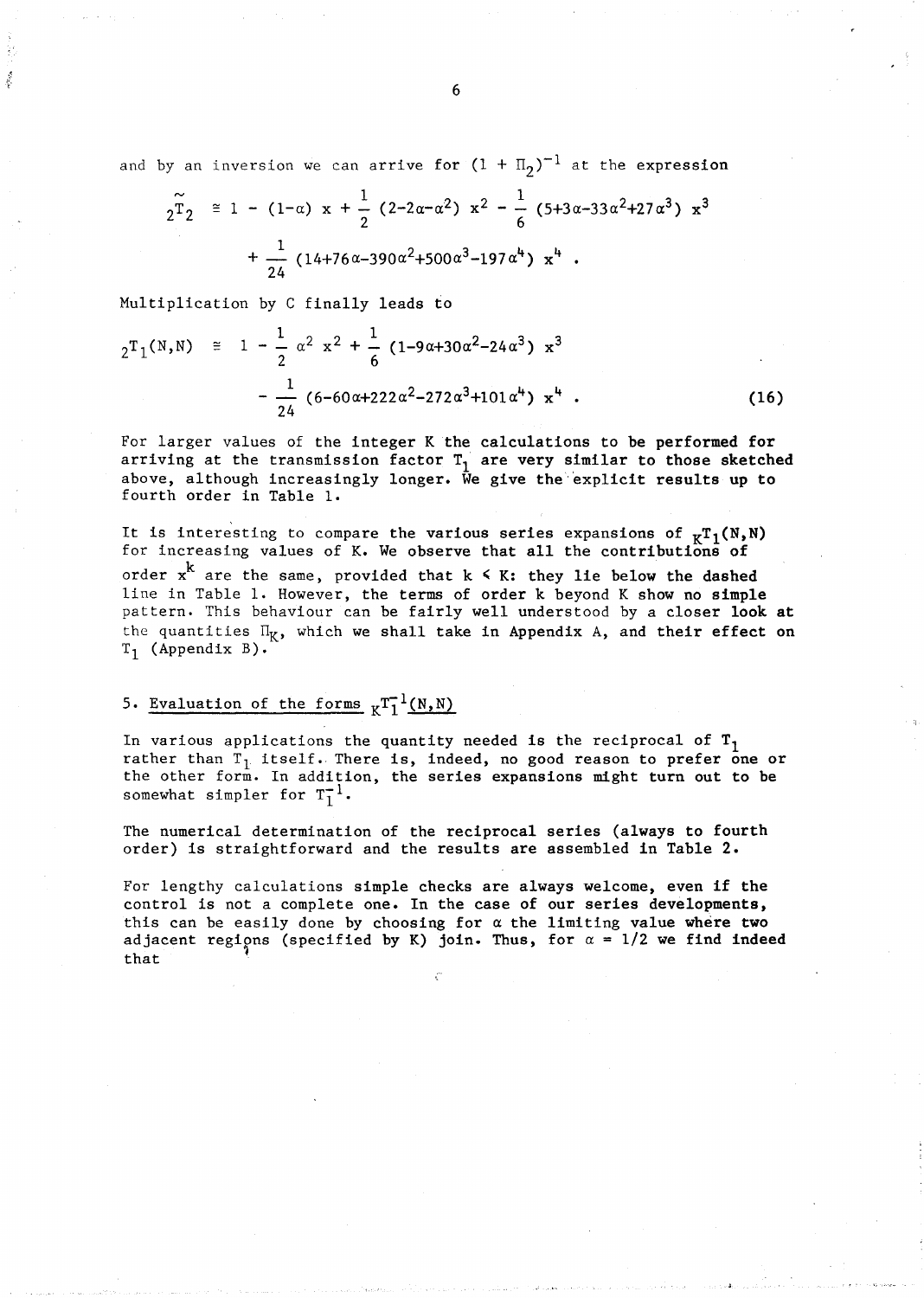Table 1 - Series expansions of the transmission factors

 $_{K}T_{1}(N,N) \cong 1 + a_{2}x^{2} + a_{3}x^{3} + a_{4}x^{4}$ 

| $a_2$                                                     | aι                                                                                                                     | $a_4$                                                                                                 |
|-----------------------------------------------------------|------------------------------------------------------------------------------------------------------------------------|-------------------------------------------------------------------------------------------------------|
|                                                           | 1 $\frac{1}{2}$ (1- $\alpha$ ) (1-3 $\alpha$ ) - $\frac{1}{3}$ (1- $\alpha$ ) (2-7 $\alpha$ +2 $\alpha$ <sup>2</sup> ) | $\frac{1}{24}$ (1- $\alpha$ ) (23-105 $\alpha$ +117 $\alpha$ <sup>2</sup> -59 $\alpha$ <sup>3</sup> ) |
| 2 $-\frac{1}{2} \alpha^2$                                 | $\frac{1}{6}$ (1-9 $\alpha$ +30 $\alpha$ <sup>2</sup> -24 $\alpha$ <sup>3</sup> )                                      | $-\frac{1}{2h}$ (6-60α+222α <sup>2</sup> -272α <sup>3</sup> +101α <sup>4</sup> )                      |
| $\begin{vmatrix} 3 \end{vmatrix}$ $-\frac{1}{2} \alpha^2$ | $rac{1}{2}$ $\alpha^2$ (1+ $\alpha$ )                                                                                  | $\frac{1}{24}$ (1-16α+84α <sup>2</sup> -268α <sup>3</sup> +250α <sup>4</sup> )                        |
| $> 4$ $-\frac{1}{2} \alpha^2$                             | $\frac{1}{2} \alpha^2 (1+\alpha)$                                                                                      | $-\frac{1}{4} \alpha^2 (2+2\alpha+\alpha^2)$                                                          |

Table 2 - Series expansions of the reciprocal transmission factors  $_{K}T_{1}^{-1}(N,N) \cong 1 + b_{2}x^{2} + b_{3}x^{3} + b_{4}x^{4}$ 

|                         | $b_{2}$                                           |                                                           |                                                                                                                |
|-------------------------|---------------------------------------------------|-----------------------------------------------------------|----------------------------------------------------------------------------------------------------------------|
|                         | $1\left[-\frac{1}{2}(1-\alpha)(1-3\alpha)\right]$ |                                                           | $\frac{1}{3}(1-\alpha)$ $(2-7\alpha+2\alpha^2)$ $-\frac{1}{24}(1-\alpha)$ $(17-63\alpha+27\alpha^2-5\alpha^3)$ |
|                         | $rac{1}{2}$ $\alpha^2$                            | $-\frac{1}{6}$ (1-9α+30α <sup>2</sup> -24α <sup>3</sup> ) | $\frac{1}{24} (6 - 60 \alpha + 222 \alpha^2 - 272 \alpha^3 + 107 \alpha^4)$                                    |
| $\overline{\mathbf{3}}$ | $rac{1}{2}$ $\alpha^2$                            | $-\frac{1}{2} \alpha^2 (1+\alpha)$                        | $-\frac{1}{24}$ (1-16α+84α <sup>2</sup> -268α <sup>3</sup> +244α <sup>4</sup> )                                |
|                         | $> 4$ $\frac{1}{2} \alpha^2$                      | $-\frac{1}{2} \alpha^2 (1+\alpha)$                        | $\frac{1}{2} \alpha^2 (1+\alpha+\alpha^2)$                                                                     |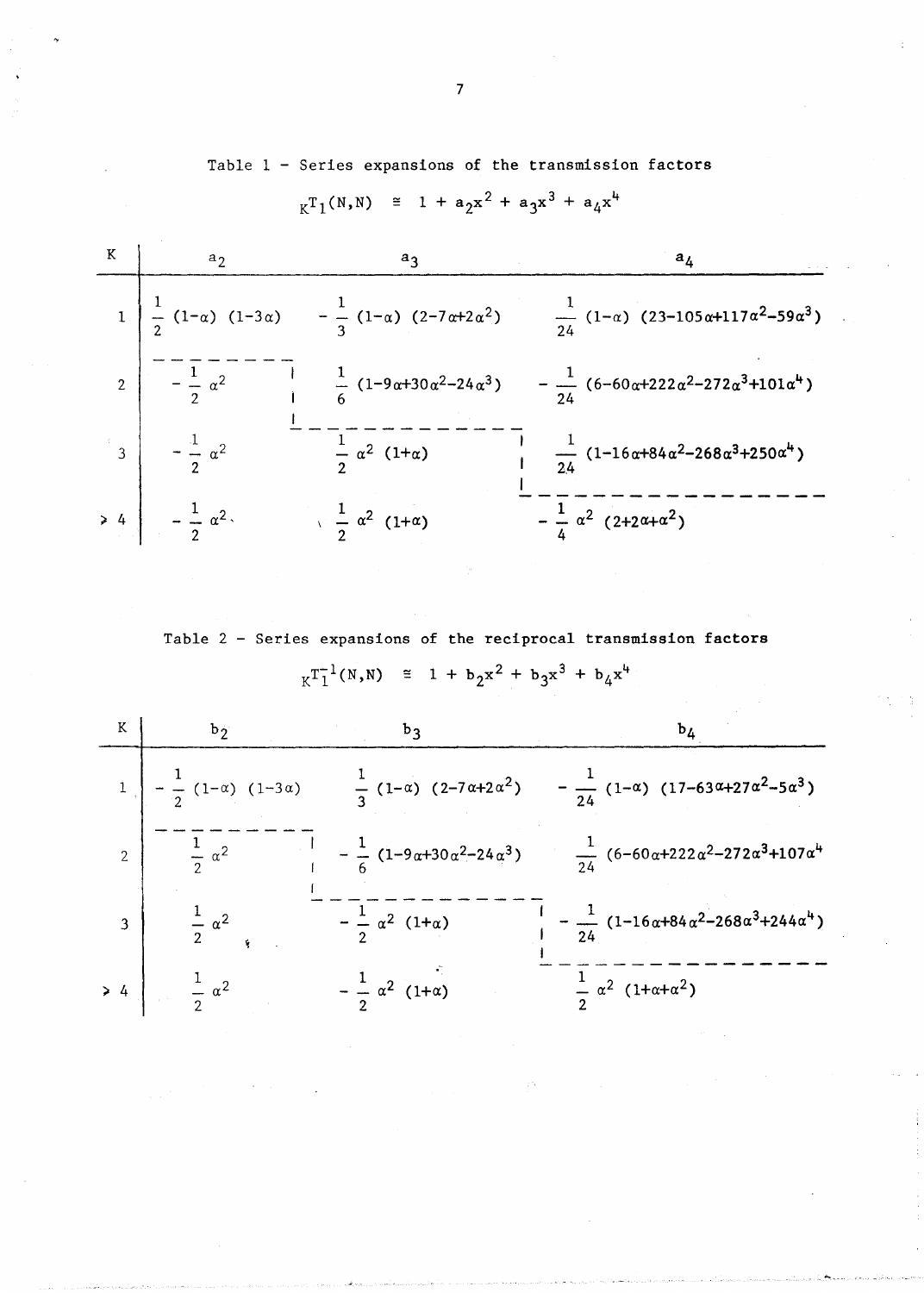$$
1^T1 = 2^T1 \equiv 1 - \frac{1}{8}x^2 + \frac{1}{6}x^3 - \frac{61}{384}x^4
$$

and

$$
1^T1^1 = 2^T1^1 \equiv 1 + \frac{1}{8}x^2 - \frac{1}{6}x^3 + \frac{67}{384}x^4
$$

Likewise one obtains for  $\alpha = 1/3$ 

$$
2^{T_1} = 3^{T_1} \cong 1 - \frac{1}{18} x^2 + \frac{2}{27} x^3 - \frac{149}{1944} x^4
$$
  

$$
2^{T_1^{-1}} = 3^{T_1^{-1}} \cong 1 + \frac{1}{18} x^2 - \frac{2}{27} x^3 + \frac{155}{1944} x^4,
$$
 (17b)

(17a)

and for  $\alpha = 1/4$ 

$$
3^{T_1} = 4^{T_1} \approx 1 - \frac{1}{32} x^2 + \frac{5}{128} x^3 - \frac{41}{1024} x^4
$$
  

$$
3^{T_1^{-1}} = 4^{T_1^{-1}} \approx 1 + \frac{1}{32} x^2 - \frac{5}{128} x^3 + \frac{21}{512} x^4
$$
 (17c)

Hence all the expressions listed in Tables 1 and 2 pass this test successfully.

### 6. The limiting transmission factor

The formulae listed in Tables 1 and 2 do not go beyond fourth order in x, but one might wonder how these developments continue for larger values of K, i.e. for  $\tau_1 \ll \tau_2$ .

A look at the coefficients in Table 1 does not allow us to make a reliable prediction for the higher coefficients  $a_k$ . On the other hand, there might be some hope for the coefficients  $b_k$  appearing in Table 2 for the reciprocal series. This conjecture seems worth checking.

Let us decide on order 6. After rather tedious developments we arrive for  $\Pi_6$  at the expansion

$$
\Pi_{6} \cong (1-\alpha) \times -\frac{1}{2} (2\alpha - 3\alpha^{2}) \times^{2} + (\alpha^{2} - 2\alpha^{3}) \times^{3}
$$

$$
-\frac{1}{2} (2\alpha^{3} - 5\alpha^{4}) \times^{4} + (\alpha^{4} - 3\alpha^{5}) \times^{5} - \frac{1}{2} (2\alpha^{5} - 7\alpha^{6}) \times^{6} .
$$
 (18)

This suggests the general formula, valid up to  $x<sup>K</sup>$ ,

$$
\Pi_{K} \cong -\frac{1}{2} \sum_{k=1}^{K} \left[ 2\alpha^{k-1} - (k+1)\alpha^{k} \right] (-x)^{k}, \quad \text{for } k \geq 1. \tag{19}
$$

$$
\mathbf{8}
$$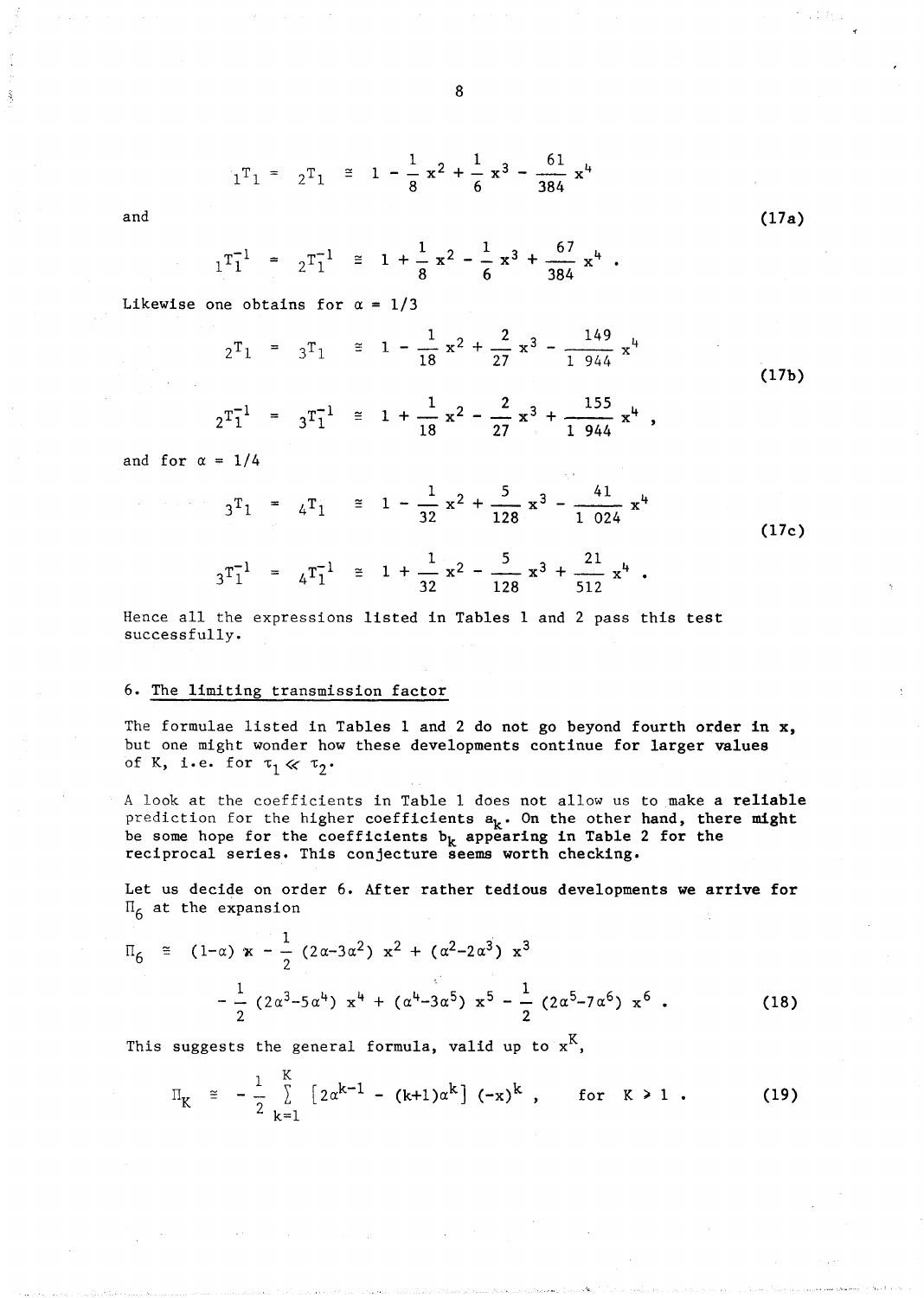It follows from (10) that

$$
K^{T_1^{-1}(N,N)} = \frac{1}{C} (1 + \Pi_K) ,
$$
 (20)

with C defined in (12), thus

$$
1/C = 1 + (1-\alpha) \sum_{j=1}^{\infty} (-x)^{j}
$$
 (21)

If (20) is actually evaluated for  $K = 6$ , i.e. essentially by multiplying (18) with (21), we arrive at

$$
6T_1^{-1}(N,N) \cong 1 + \frac{1}{2} \alpha^2 x^2 - \frac{1}{2} \alpha^2 (1+\alpha) x^3 + \frac{1}{2} \alpha^2 (1+\alpha+\alpha^2) x^4
$$

$$
- \frac{1}{2} \alpha^2 (1+\alpha+\alpha^2+\alpha^3) x^5 + \frac{1}{2} \alpha^2 (1+\alpha+\alpha^2+\alpha^3+\alpha^4) x^6 . \qquad (22)
$$

This strongly suggests, for an arbitrary value of K, the general relation (up to  $x^{K}$ )

$$
K^{T_1^{-1}(N,N)} \cong 1 + \frac{1}{2} \alpha^2 x^2 \sum_{k=0}^{K} (-x)^k \sum_{j=0}^{k} \alpha^j .
$$
 (23)

Of course, the series expansion (22) can now likewise be inverted to yield  $6T_1(N,N)$ . This is easier than one might fear, for the necessary formulae given explicitly in  $[4]$  may be much simplified since the coefficient of x is absent. The result is

$$
6^{T}1^{(N,N)} \cong 1 - \frac{1}{2} \alpha^{2} x^{2} + \frac{1}{2} \alpha^{2} (1 + \alpha) x^{3} - \frac{1}{2} \alpha^{2} (1 + \alpha + \frac{1}{2} \alpha^{2}) x^{4}
$$
  
+ 
$$
\frac{1}{2} \alpha^{2} (1 + \alpha) x^{5} - \frac{1}{2} \alpha^{2} (1 + \alpha - \frac{1}{2} \alpha^{2} - \alpha^{3} - \frac{1}{4} \alpha^{4}) x^{6} . (24)
$$

If we have confidence in (23), two more terms can be derived by means of  $[4]$ , namely (for  $K > 8$ )

$$
+\frac{1}{2} \alpha^{2} (1 + \alpha - \alpha^{2} - 2\alpha^{3} - \frac{5}{4} \alpha^{4} - \frac{1}{4} \alpha^{5}) x^{7}
$$
  

$$
-\frac{1}{2} \alpha^{2^{4}} (1 + \alpha - \frac{3}{2} \alpha^{2} - 3\alpha^{3} - 2\alpha^{4} - \frac{3}{4} \alpha^{5} - \frac{1}{8} \alpha^{6}) x^{8}
$$
 (25)

but even now a' general law for the formation of the coefficients in the development still does not become visible. This confirms our earlier conjecture that the limiting series expansion is simple only for  $T_1^{-1}(N,N)$ .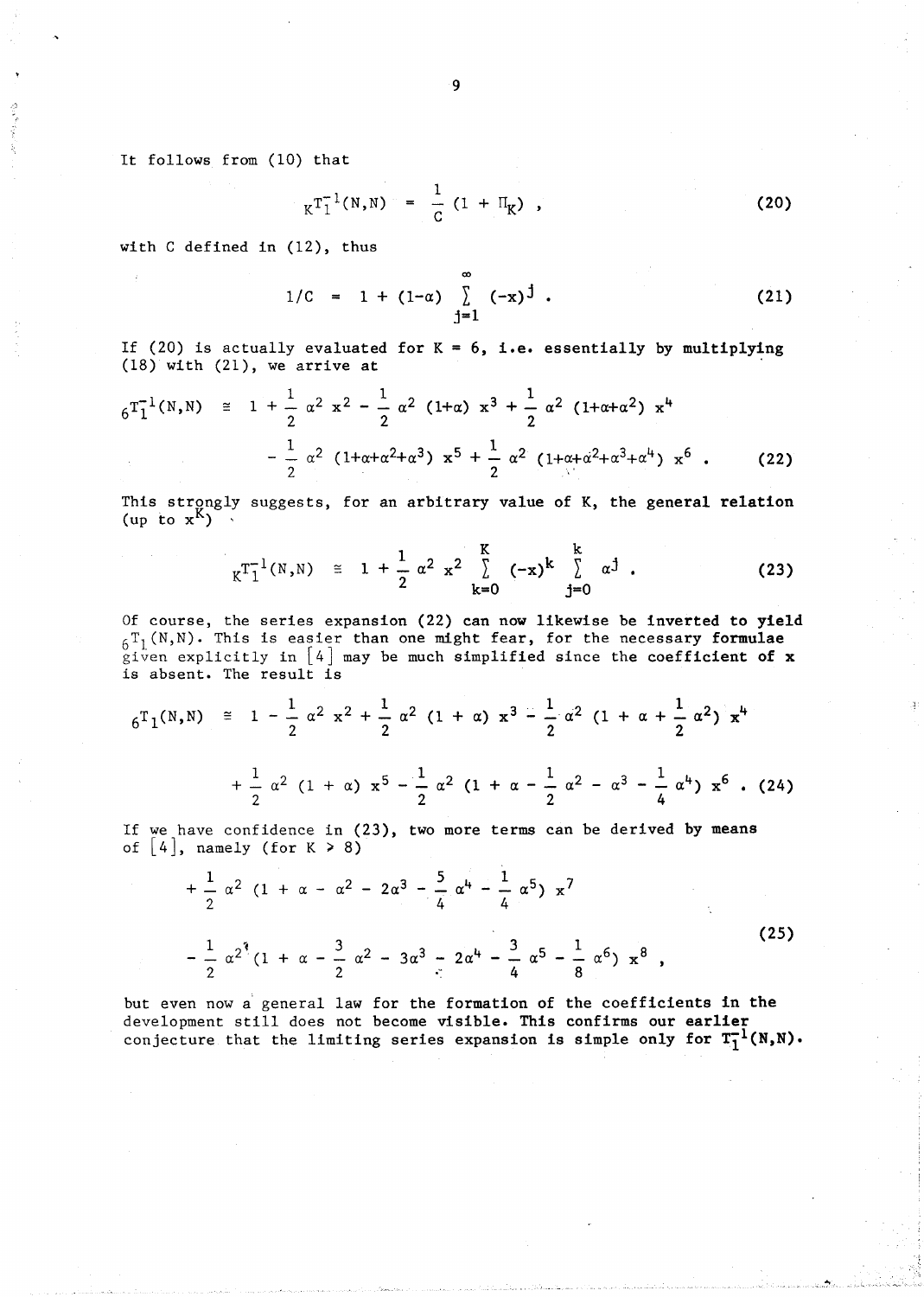It will be obvious that all the expressions given in this section for  $K \gg 1$  are at most of some theoretical, but of virtually no practical, interest. Since  $K \rightarrow \infty$  implies  $\alpha \rightarrow 0$ , the limiting transmission factor  $T_1(N,N)$  will inevitably tend towards unity.

Analogous developments for the three other arrangements of two classical dead times in series will be given in a subsequent report.

## APPENDICES

/.

## A. Recursion formula for  $\Pi_K$

It is obvious from (10) that the loss probability, denoted by  $II_K$ , plays a key role in the evaluation of the transmission factor  $T_1(N,N)$ . How does it change if we decide to increase K by one unit, i.e. for the range of smaller values of *a?* 

This question calls for the elaboration of a recursion formula. It follows from (6) that (for  $K \ge 2$ )

$$
\Pi_{K} = \Pi_{K-1} + 1 - e^{-(1-K\alpha)x} \sum_{k=0}^{K-1} \frac{[(1-K\alpha)x]^{k}}{k!}.
$$
 (A1)

By restricting ourselves to terms up to order  $x<sup>K</sup>$  we can write

$$
\Pi_{K} - \Pi_{K-1} \cong 1 - \sum_{j=0}^{K} \frac{[-(1 - K\alpha)x]^{j}}{j!} \sum_{k=0}^{K-1} \frac{[(1 - K\alpha)x]^{k}}{k!}
$$
  
\n
$$
= 1 - \{1 + [-(1 - K\alpha)x]^{K} \sum_{k=0}^{K-1} \frac{(-1)^{k}}{(K-k)! k!} \}
$$
  
\n
$$
= -[-(1 - K\alpha)x]^{K} \left\{ \sum_{k=0}^{K} \frac{(-1)^{k}}{(K-k)! k!} - \frac{(-1)^{K}}{K!} \right\}
$$
  
\n
$$
= \frac{\sqrt[3]{(1 - K\alpha)^{K}}}{K!} x^{K}, \qquad (A2)
$$

as the sum over k in the curly brackets disappears.

This shows that an increase from K to K+1 leaves all the contributions up to  $x^{K}$  unchanged, and this is clearly also true for  $T_1$ .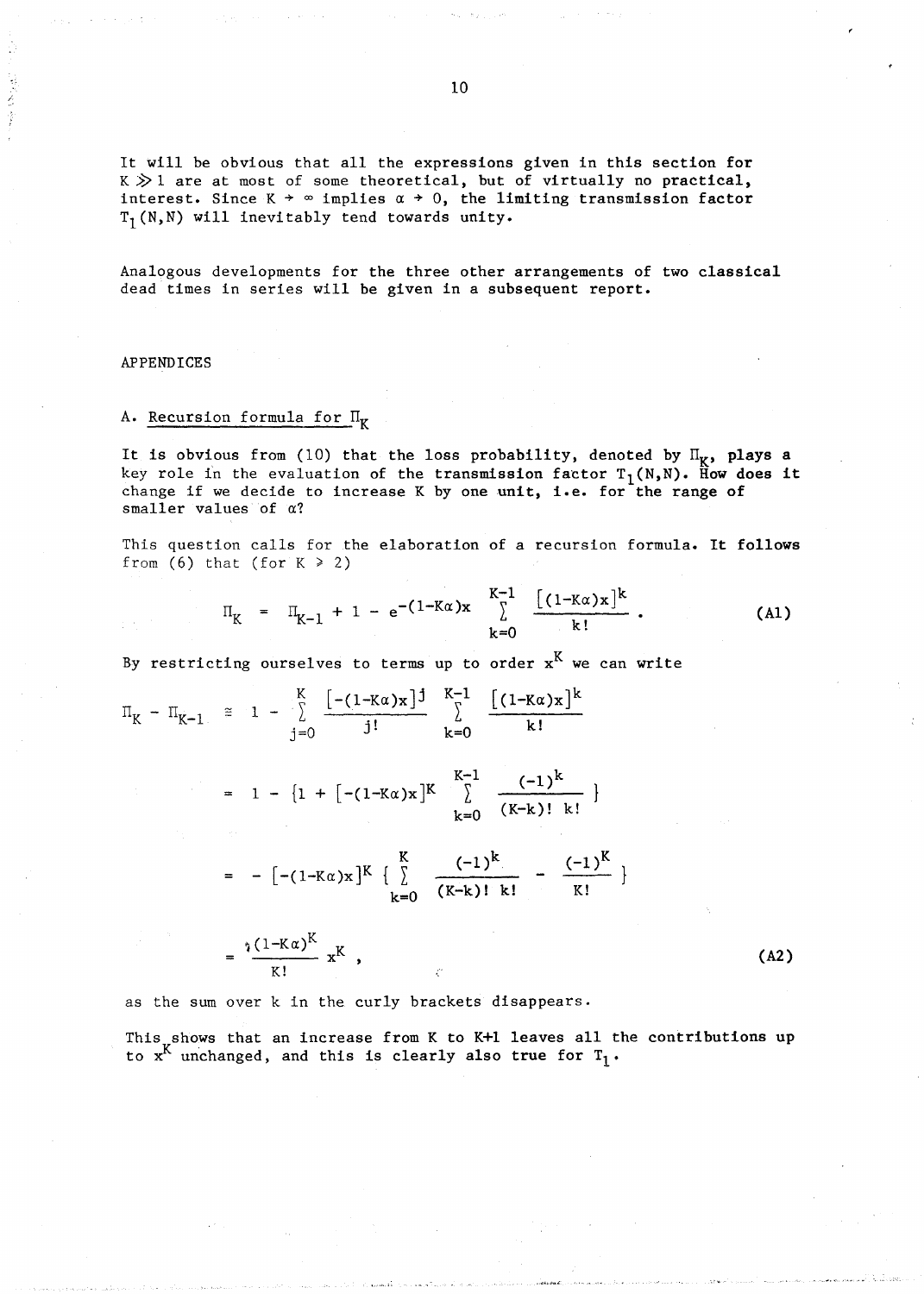It is even possible to go a step beyond (A2) and to derive a general expression which gives the changes for all the powers of x. We limit ourselves to sketching the reasoning. The starting point is a slight variation of  $(A1)$ , namely

$$
\Pi_{K} - \Pi_{K-1} = 1 - e^{-(1-K\alpha)x} \{e^{(1-K\alpha)x} - \sum_{k=K}^{\infty} \frac{[(1-K\alpha)x]^{k}}{k!} \}
$$
  
=  $e^{-(1-K\alpha)x} \sum_{k=K}^{\infty} \frac{[(1-K\alpha)x]^{k}}{k!}$ . (A3)

Execution of the multiplication leads, after a rearrangement, to

$$
\Pi_{K} - \Pi_{K-1} = \frac{[(1-K\alpha)x]^{K}}{K!} + \frac{[(1-K\alpha)x]^{K+1}}{(K+1)!} \{1 - (K+1)\}\
$$
\n
$$
+ \frac{[(1-K\alpha)x]^{K+2}}{(K+2)!} \{1 - (K+2) + \frac{1}{2}(K+1)(K+2)\}\
$$
\n
$$
+ \frac{[(1-K\alpha)x]^{K+3}}{(K+3)!} \{1 - (K+3) + \frac{1}{2}(K+2)(K+3) - \frac{1}{6}(K+1)(K+2)(K+3)\}\
$$
\n
$$
+ \frac{[(1-K\alpha)x]^{K+4}}{(K+4)!} \{1 - (K+4) + \frac{1}{2}(K+3)(K+4) - \frac{1}{6}(K+2)(K+3)(K+4)\}\
$$
\n
$$
+ \frac{1}{24}(K+1)(K+2)(K+3)(K+4)\}
$$

An evaluation of the curly brackets appearing in the above expression yields, in order,

- K ,  
\n
$$
\frac{1}{2}
$$
 K (1 + K) ,  
\n $-\frac{1}{6}$  K (2 + 3K + K<sup>2</sup>) ,  
\n $\frac{1}{24}$  K (6 + 11K + 6K<sup>2</sup> + K<sup>3</sup>) ,

>.

where we see the Stirling numbers (of first kind) appearing as

 $\mathbf{r}$  . .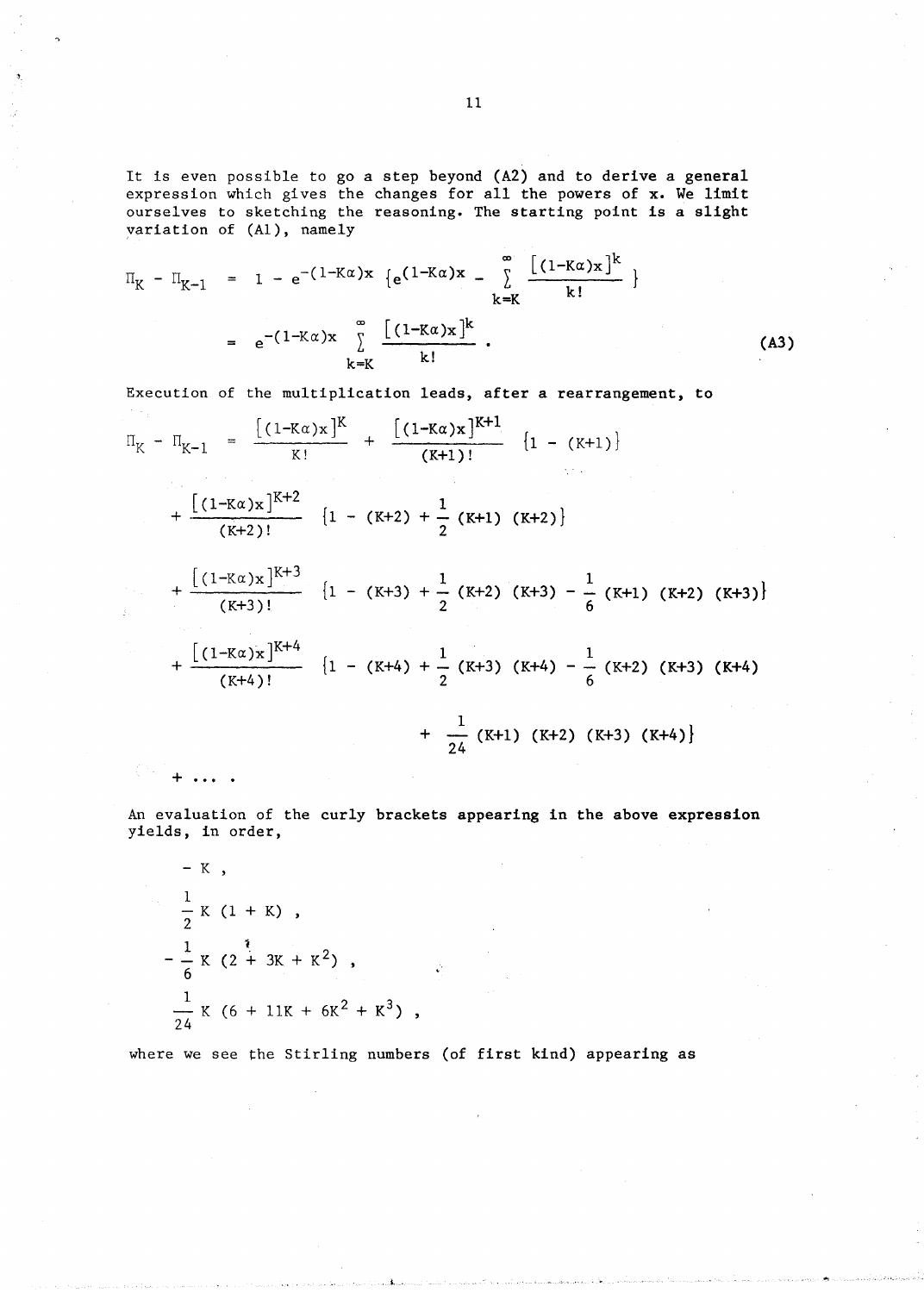coefficients. In retrospect, this is not really a surprise. The general recursion formula looked for can thus be written as

$$
\Pi_{K} - \Pi_{K-1} = \sum_{k=0}^{\infty} \frac{[(1 - K\alpha)x]^{K+k}}{(K+k)!} \frac{(-1)^{k}}{k!} \sum_{j=0}^{k} |s(k,j)| K^{j}, \qquad (A4)
$$

where we have to put  $s(k,0)$  =

When  $(A4)$  is applied to  $K = 2$ , as an example, we find

$$
\Pi_2 - \Pi_1 = \frac{1}{2} (1 - 2\alpha)^2 x^2 - \frac{1}{3} (1 - 2\alpha)^3 x^3 + \frac{1}{8} (1 - 2\alpha)^4 x^4
$$
  

$$
- \frac{1}{30} (1 - 2\alpha)^5 x^5 \pm \cdots,
$$
 (A4')

which is an agreement with the explicit expressions given in (13') and (15'), as can be easily checked.

#### B. Updating reciprocal series

It follows from (10) that the transmission factor  $_KT_1(N,N)$  is proportional to  $(1 + \Pi_K)^{-1}$ . There thus arises the question of how an increase in K, the influence of which on  $\Pi_K$  has been studied in Appendix A, affects the transmission factor. In other words, we would like to know how a change of some coefficients in a series development modifies the corresponding reciprocal series.

Let us start with an expansion

$$
S = 1 + a_1 x + a_2 x^2 + \cdots = 1 + \sum_{i=1}^{\infty} a_i x^j,
$$
 (B1)

 $\alpha$ 

with known coefficients a<sub>j</sub>.

For the reciprocal series

$$
1/S = 1 + b_1 x + b_2 x^2 + \dots = 1 + \sum_{i=1}^{\infty} b_i x^j
$$
 (B2)

the new coefficients  $b_j$  can be obtained by means of known expressions. These have been explicitly stated  $dn \mid 4$  up to order 8; the coefficients b<sub>j</sub> are therefore supposed to be known in what follows.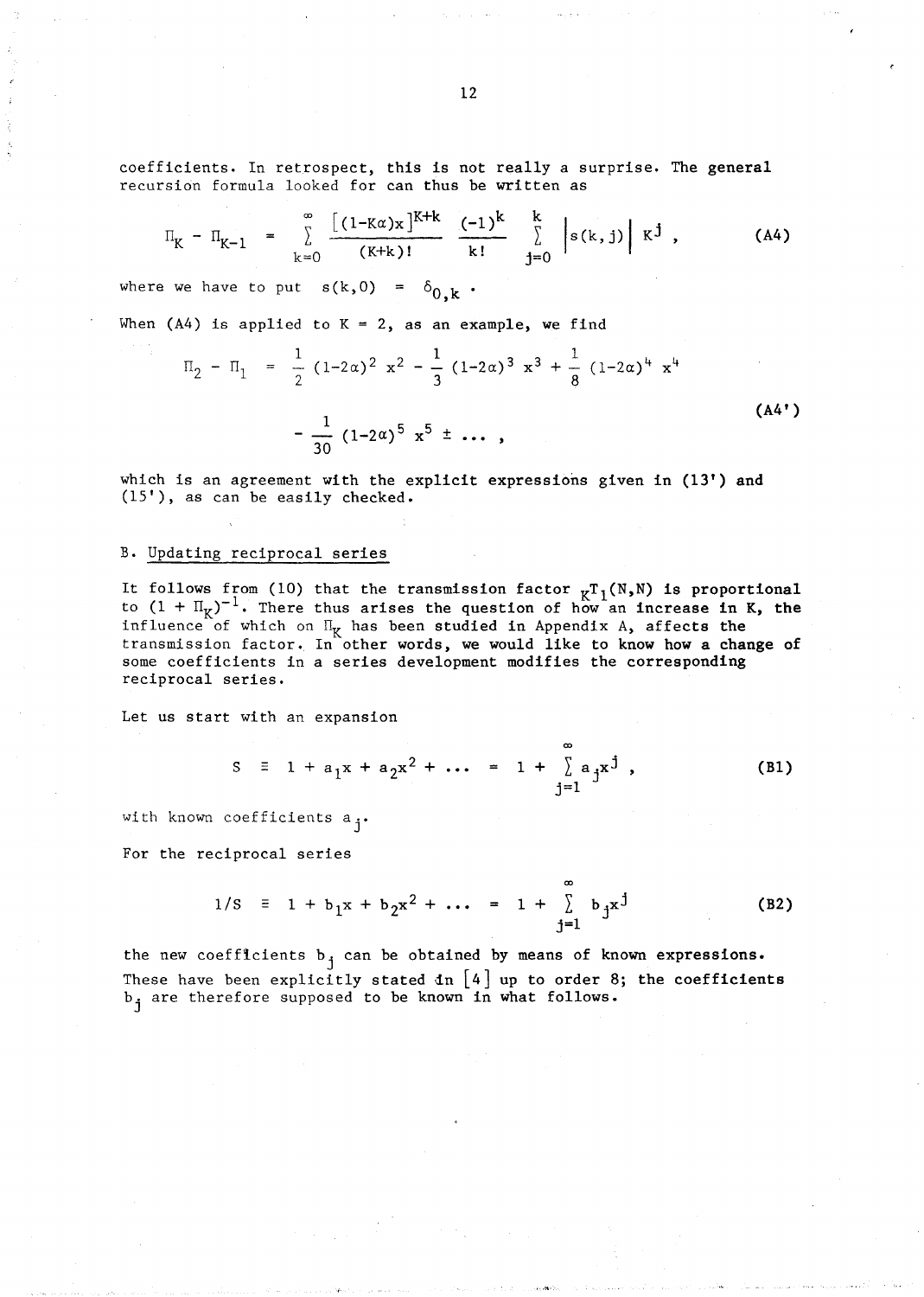We now assume that S is modified, for instance as the result of improved measurements (or, in our case, a change in K). This can be expressed by

$$
\tilde{S} = S + S_c, \quad \text{with} \quad S_c = \sum_{j=k}^{\infty} c_j x^j,
$$
 (B3)

 $\infty$ 

where  $S_c$  describes the change, with known coefficients  $c_j$  (up to a certain order).

Hence, in the updated series

Ř

$$
\widetilde{S} = 1 + \sum_{j=1}^{\infty} A_j x^j
$$
 (B4)

we have  $A_j = a_j$ , for  $j \, \langle k \rangle$ 

$$
A_j = a_j + c_j, \qquad j \ge k.
$$

What is the effect of this modification on the updated reciprocal series? Let us denote it by

$$
1/\widetilde{S} = 1 + \sum_{j=1}^{\infty} B_j x^j
$$
 (B5)

We now wish to know how the new coefficients  $(B_j)$  are related to the old ones  $(b_j)$ . Obviously one still has  $B_j = b_j$  for  $j < k$ , but for  $j \ge k$  the connection will be more complicated. For the moment we leave k unspecified; it will be easy to put afterwards  $c_j = 0$  for  $j \le k$ .

For the derivation of the general relations which link the new with the old coefficients, we just have to use some formulae derived previously and adapt them to the present context. For the first two coefficients this yields (by means of eq. 4 in  $|4|$ )

$$
B_1 = - A_1 = -(a_1+c_1) = b_1 - c_1,
$$
  
\n
$$
B_2 = A_1^2 - A_2 = (a_1+c_1)^2 - (a_2+c_2) = b_2 + 2a_1c_1 + c_1^2 - c_2.
$$

Å,

For the coefficients of higher order the rearrangements are equally simple, but become increasingly longer. We restrict ourselves to list the final results which may be expressed in the form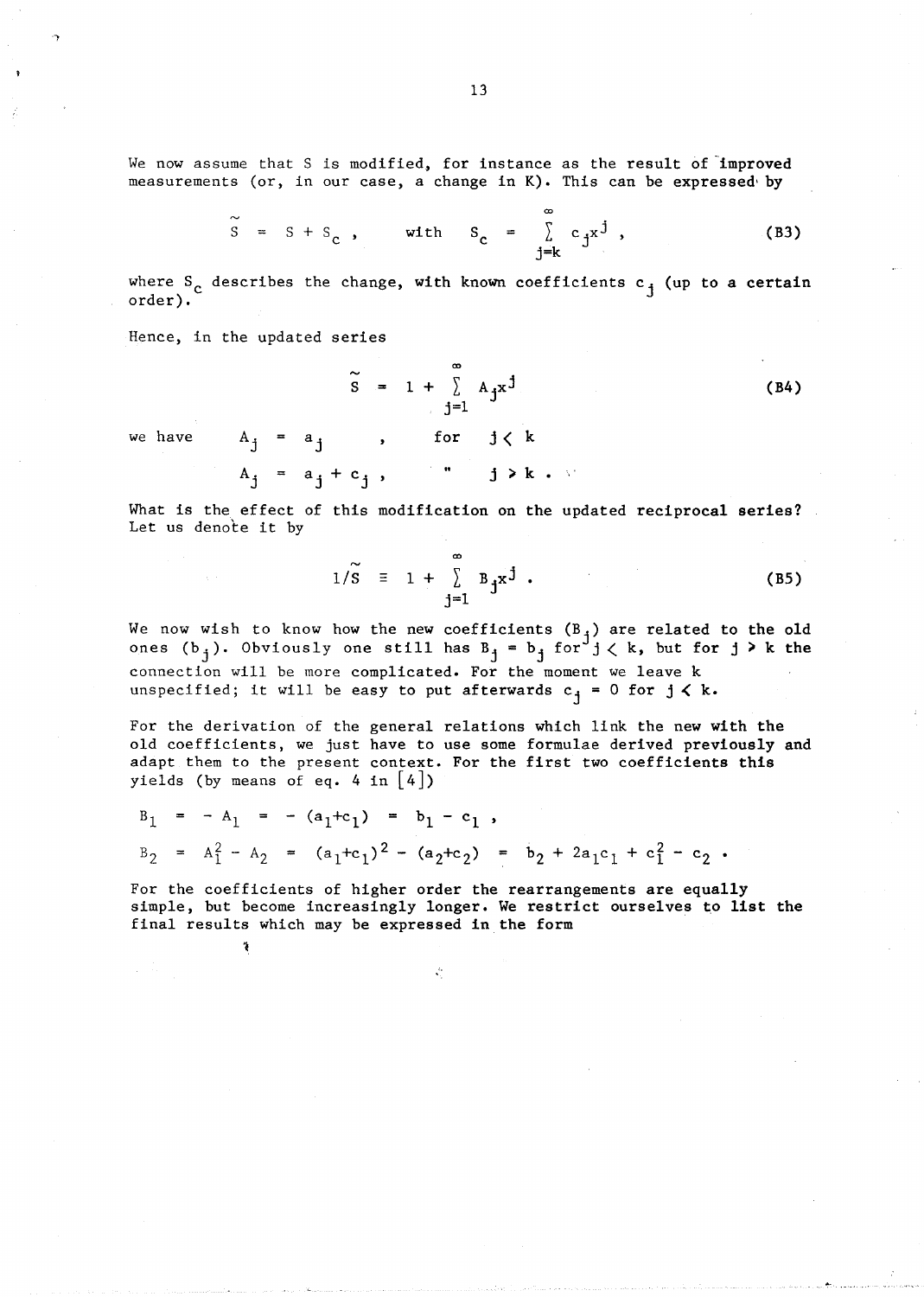$$
B_{1}-b_{1} = -c_{1},
$$
\n
$$
B_{2}-b_{2} = c_{1}(2a_{1}+c_{1}) - c_{2},
$$
\n
$$
B_{3}-b_{3} = -c_{1}[3a_{1}(a_{1}+c_{1})-2(a_{2}+c_{2})+c_{1}^{2}] + 2c_{2}a_{1} - c_{3},
$$
\n
$$
B_{4}-b_{4} = -c_{1}[6(a_{1}a_{2}+a_{1}c_{2}-a_{2}^{2}c_{1})-4a_{1}(a_{1}^{2}+c_{1}^{2})+3c_{1}(a_{1}+c_{2})-2(a_{3}+c_{3})-c_{1}^{3}]
$$
\n
$$
-c_{2}(3a_{1}^{2}-2a_{2}-c_{2}) + 2c_{3}a_{1} - c_{4},
$$
\n
$$
B_{5}-b_{5} = c_{1}[12a_{1}(a_{1}a_{2}+a_{2}c_{1}+a_{1}c_{2}+c_{1}c_{2}) - 10a_{1}^{2}c_{1}(a_{1}+c_{1})
$$
\n
$$
-6(a_{1}a_{3}+a_{1}c_{3}+a_{2}c_{2})-5a_{1}(a_{1}^{3}+c_{1}^{3})+4c_{1}^{2}(a_{2}+c_{2})
$$
\n
$$
-3(a_{3}c_{1}+c_{1}c_{3}+a_{2}^{2}+c_{2}^{2})+2(a_{4}+c_{4})-c_{1}^{4}]
$$
\n
$$
-c_{2}[6a_{1}a_{2}-4a_{1}^{3}+3a_{1}c_{1}-2(a_{3}+c_{3})] - c_{3}(3a_{1}^{2}-2a_{2}) + 2c_{4}a_{1} - c_{5},
$$

etc.

 $\alpha = 100$ 

 $\cdot$  ' ...

> These relations are only of real interest, of course, when few coefficients have changed; otherwise it is better to begin from scratch. However, if, for instance, the first three values remain unchanged  $(i.e. for k = 4)$ , the formulae simplify to

$$
B_4 = b_4 - c_4
$$
 and  
 $B_5 = b_5 + 2a_1c_4 - c_5$ ,

while the coefficients of lower order remain unchanged since  $c_1 = c_2 = c_3 = 0.$ 

The application of this updating procedure to the evaluation of  $_KT_1(N,N)$ , when K is augmented, will be obvious and does not call for a numerical illustration.

## C. Comparison with the previous approach

Some twenty years ago, a possible way for evaluating  $K^T1(N,N)$  was described in detail in  $[2]$ . The final result, which is also given in the review  $[1]$ , may be written in the form

$$
K^{T_{1}(N,N)} = \frac{1 + x}{\Lambda_{K}} \quad , \tag{C1}
$$

K *L* Ak k=O

')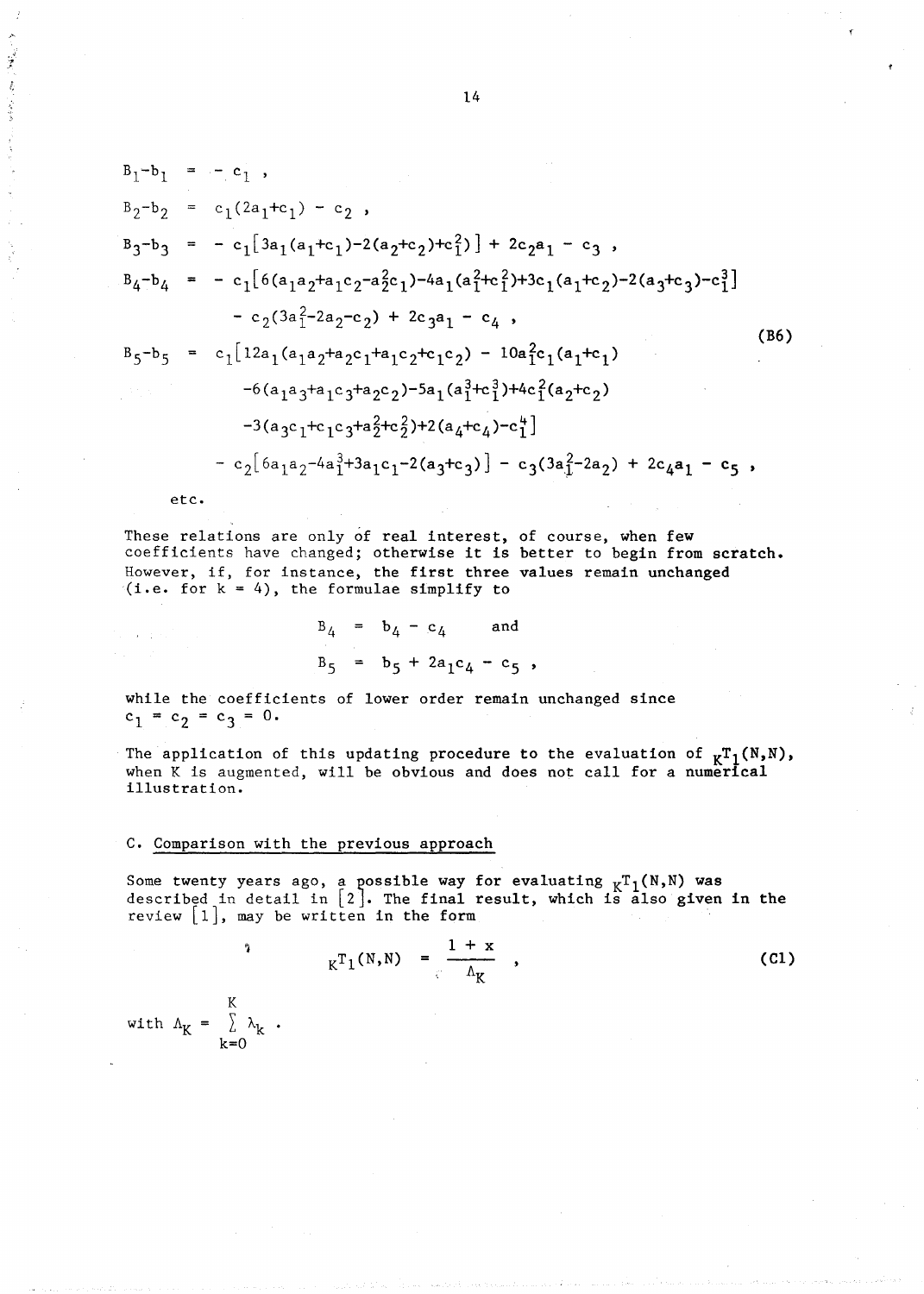The quantities  $\lambda_k$  are complicated functions of x,  $\alpha$  and k, namely\*

$$
\lambda_{k} = \frac{e^{-s_{k}}}{k!} \{ [1 + (1 + \alpha)x - s_{k}]s_{k}^{k} + e^{\alpha x} s_{k+1}^{k+1} \} + (k+1) (1 + \alpha x) [Q(k, s_{k+1}) - Q(k, s_{k})].
$$
\n(C2)

In *(C2)* use has been made of the abbreviations

 $Q(n,\mu) = \sum_{n=1}^{\infty} \frac{\mu^{\int}}{n} e^{-\mu}.$  $s_k = \max \{ (1-k\alpha)x, 0 \}$  $j=0$  j! and

(C3)

This looks discouragingly complicated. Nevertheless, the numerical evaluation can be well mastered by a computer program and the main results thus obtained are presented in graphical form in  $[1]$ .

Another problem, however, is the comparison of the expressions given above with the new formula (10): they seem to have little in common, at least at first sight. And yet, there can be no real doubt that they are fully equivalent, although it seems difficult to establish the identity in a formal way (see, however, Appendix D).

The complexity of the relations (Cl) to (C3) has made it virtually impossible to derive, for example, approximate power-series expansions (of the type given in Table 1): as the developments were so long and tedious, the possibility that an error affecting the final result remained undetected would not be safely excluded. Indeed, independent repetitions of the calculations often led to slightly different results, and the origin of the discrepancy was sometimes difficult to locate. With the availability of the new approach described in the present report, this unpleasant situation could be brought to an end\*\*.

A comparison of  $(Cl)$  with  $(10)$  easily shows that identity of the two computational methods requires that

> $\Lambda_{\rm K}$  = (1 +  $\alpha$ x) (1 +  $\rm{II}_{K}$ ) • (C4)

\* We may note that the present quantities  $\lambda_{\bf k}$  have been designated differently before, namely  $t_k$  in  $[1]$  and  $\delta t_k$  in  $[2]$ .

\*\* Another solution to this problem would have been to use one of the new computer-algebra systems, but none of them was available to us. Their possible introduction at BIPM is at present under discussion.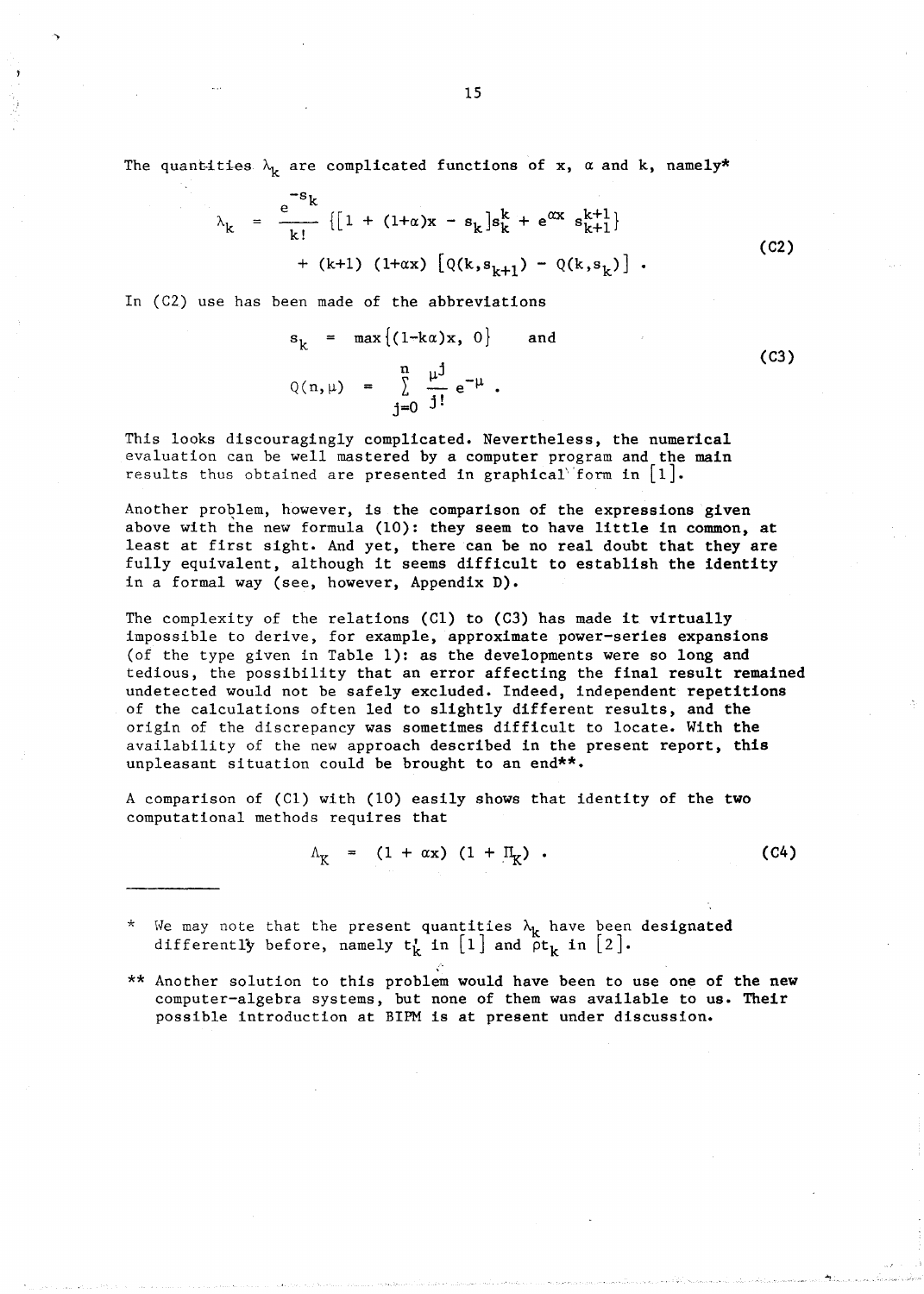Before giving a general proof of the relation we first want to check its validity for some specific values of K. As this is a rather lengthy procedure, we shall only indicate briefly the route to follow and then limit ourselves to stating the results of the subsequent steps.

Let us begin with the case  $K = 1$ .

Since now, with (C3),

and

$$
s_0 = x
$$
,  $s_1 = (1-\alpha)x$ ,  $s_2 = 0$   
\n $Q(0, s_0) = e^{-x}$ ,  
\n $Q(0, s_1) = e^{-(1-\alpha)x}$ ,  
\n $Q(1, s_1) = e^{-(1-\alpha)x} [1 + (1-\alpha)x]$ ,  
\n $Q(1, s_2) = 1$ ,

we find from (C2), after some rearrangements,

$$
\lambda_0 = (1+x) e^{-(1-\alpha)x}
$$
 and  
\n $\lambda_1 = 2(1+\alpha x) - e^{-(1-\alpha)x} [2 + (1+\alpha)x],$ 

(CS)

thus

$$
\Lambda_1
$$
 = (1+ $\alpha$ x) [2 - e<sup>-(1-\alpha)</sup>x].

For  $K = 2$ , the quantities  $s_0$  and  $s_1$  are as before, whereas now  $s_2 = (1-2\alpha)x$  and  $s_3 = 0$ .

Since

$$
Q(1,s_1) = e^{-(1-\alpha)x} [1 + (1-\alpha)x],
$$
  
\n
$$
Q(1,s_2) = e^{-(1-2\alpha)x} [1 + (1-2\alpha)x],
$$
  
\n
$$
Q(2,s_2) = e^{-(1-2\alpha)x} [1 + (1-2\alpha)x + \frac{1}{2} (1-2\alpha)^2x^2],
$$
  
\n
$$
Q(2,s_3) = 1,
$$

we find  $\sqrt{ }$ 

$$
\lambda_0 = (1+x) e^{-(1-\alpha)x},
$$
  
\n
$$
\lambda_1 = -e^{-(1-\alpha)x} [2 + (1+\alpha)x] + e^{-(1-2\alpha)x} [2 + 2(1-\alpha)x + (1-2\alpha)x^2],
$$
  
\n
$$
\lambda_2 = 3(1-\alpha x) - e^{-(1-2\alpha)x} [3 + 3(1-\alpha)x + (1-\alpha-2\alpha^2)x^2],
$$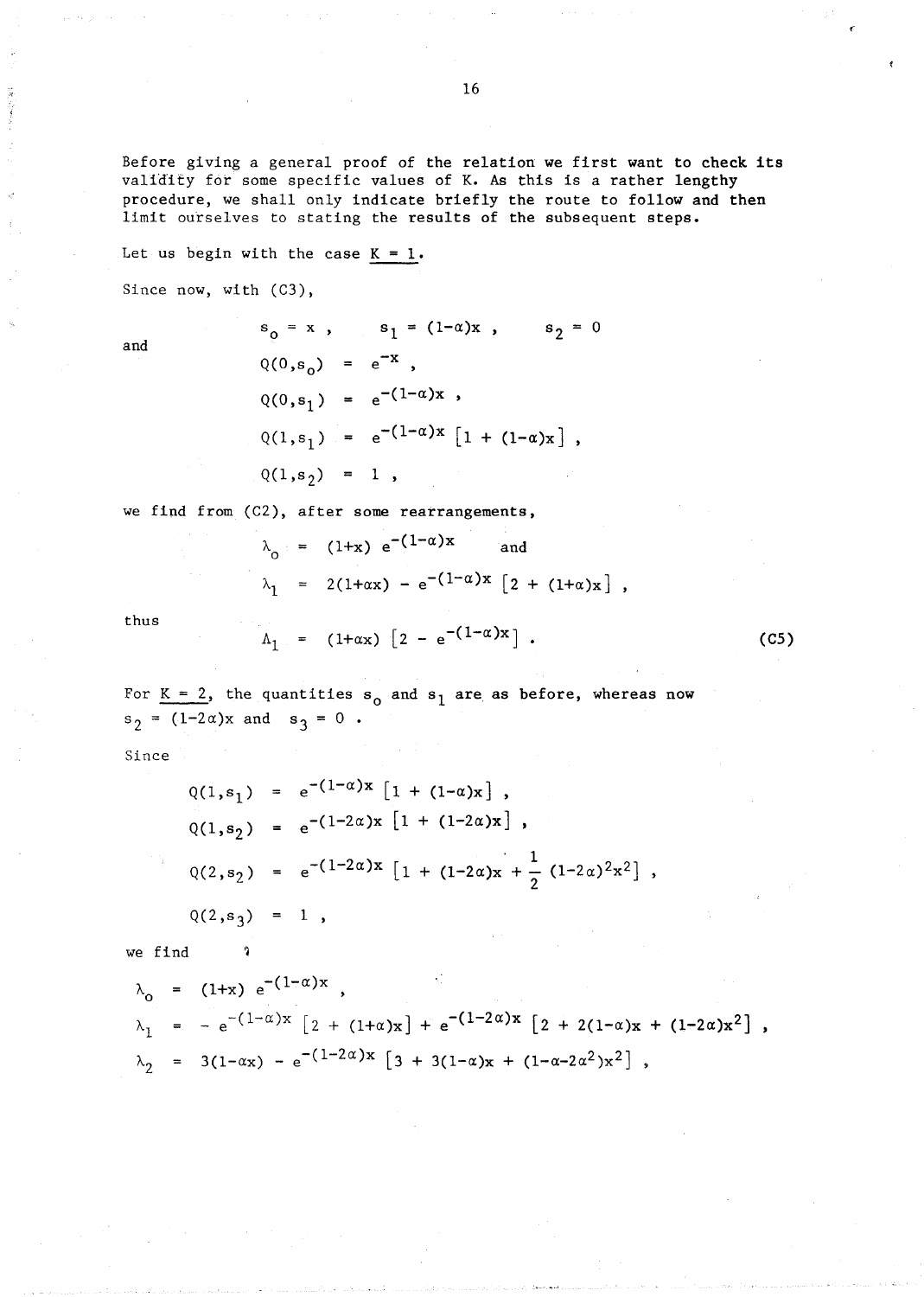and hence for the sum

$$
\Lambda_2 = 3(1+\alpha x) - e^{-(1-\alpha)x}(1+\alpha x) \n- e^{-(1-2\alpha)x} [1 + (1-\alpha)x + \alpha(1-2\alpha)x^2].
$$

This procedure may now be continued, e.g. till  $K = 4$ , although this requires considerable patience.

## After arrangement of the results to

$$
\Lambda_2 = (1+\alpha x) \{3 - e^{-(1-\alpha)x} - e^{-(1-2\alpha)x} [1 + (1-2\alpha)x]\},
$$
  

$$
\Lambda_3 = (1+\alpha x) \{4 - e^{-(1-\alpha)x} - e^{-(1-2\alpha)x} [1 + (1-2\alpha)x]
$$
  

$$
- e^{-(1-3\alpha)x} [1 + (1-3\alpha)x + \frac{1}{2} (1-3\alpha)^2x^2]\}
$$

and

$$
\Lambda_4 = (1+\alpha \dot{x}) \{5 - e^{-(1-\alpha)x} - e^{-(1-2\alpha)x} [1 + (1-2\alpha)x] \n- e^{-(1-3\alpha)x} [1 + (1-3\alpha)x + \frac{1}{2} (1-3\alpha)^2 x^2] \n- e^{-(1-4\alpha)x} [1 + (1-4\alpha)x + \frac{1}{2} (1-4\alpha)^2 x^2 + \frac{1}{6} (1-4\alpha)^3 x^3]\},
$$

it becomes evident that all these expressions are in full agreement with (C4), since  $\Pi_K$  is given by (6). It may be worth mentioning that the last surviving errors in (C7) could only be eliminated once the simpler new approach was available. There can be little doubt that (C4) also holds beyond  $K = 4$ .

These controls clearly show the practical superiority of the new method. Without it, one could certainly not have thought, for instance, of deriving limiting relations for  $K~$  1, as now described in section 6.

### D. Proof of the equivalence

In view of the detailed results presented in Appendix C it seems more than likely that the two approaches available for the evaluation of  $_KT_1(N,N)$ are equivalent, but a detailed formal proof of this statement would still be welcome. This is what we intend to achieve in this last part of the report.

(C6)

(C7)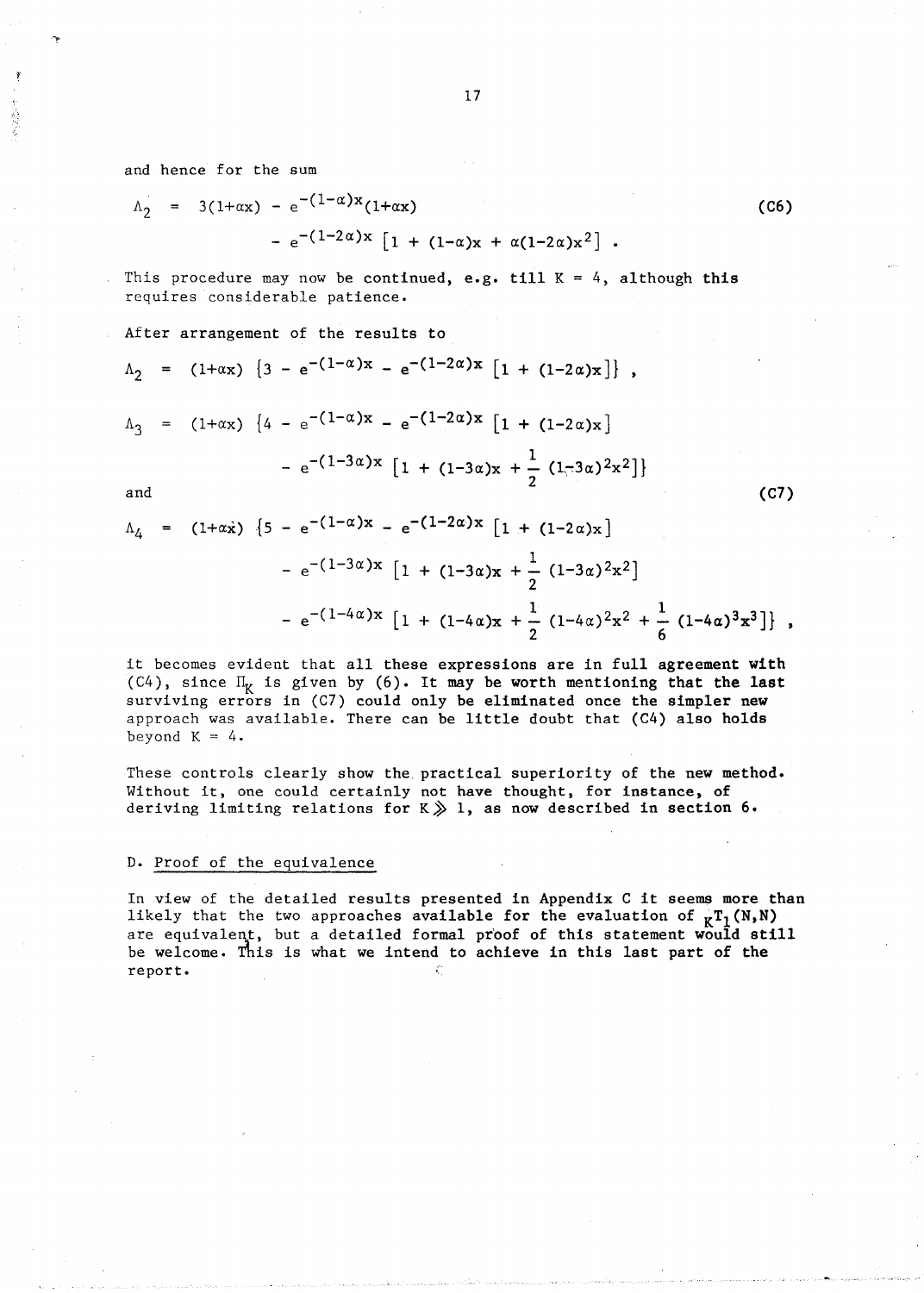Our starting point is obviously (C2) which we now write in the form

$$
\lambda_{k} = \frac{1}{k!} e^{-s_{k}} \left[ 1 + (1+\alpha)x - (1-k\alpha)x \right] s_{k}^{k} + \frac{1}{k!} e^{-s_{k+1}} s_{k+1}^{k+1}
$$
  
-  $(1+\alpha x) \left\{ (k+1) Q(k, s_{k}) - (k+1) Q(k, s_{k+1}) \right\}.$  (D1)

Our aim is to arrive at a relation which is equal or equivalent to (C4) so that we have to sum up the different contributions  $\lambda_k$ . In view of  $(C3)$  it will be useful to single out the two special cases  $s_{K+1} = 0$  and  $Q(K, s_{K+1}) = 1$ . For this reason we write

 $\boldsymbol{v}$ 

'j

$$
\Lambda_{K} = \sum_{k=0}^{K} \lambda_{k}
$$
\n
$$
= \sum_{k=0}^{K} \frac{1}{k!} e^{-s_{k}} [1 + (k+1)\alpha x] s_{k}^{k} + \sum_{k=0}^{K-1} \frac{1}{k!} e^{-s_{k+1}} s_{k+1}^{k+1}
$$
\n
$$
= (1+\alpha x) \left\{ \sum_{k=0}^{K} (k+1) Q(k, s_{k}) - \sum_{k=0}^{K-1} (k+1) Q(k, s_{k+1}) + K+1 \right\}
$$
\n
$$
= e^{-s_{0}} (1+\alpha x) + \sum_{k=1}^{K} e^{-s_{k}} \left\{ \frac{1}{k!} (1 + [k+1]\alpha x) + \frac{1}{(k-1)!} \right\} s_{k}^{k}
$$
\n
$$
= (1+\alpha x) \left\{ \sum_{k=0}^{K} (k+1) Q(k, s_{k}) - \sum_{k=1}^{K} k Q(k-1, s_{k}) \right\} + (1+\alpha x) (K+1).
$$
\n
$$
(D2)
$$
\n
$$
= (1+\alpha x) \left\{ \sum_{k=0}^{K} (k+1) Q(k, s_{k}) - \sum_{k=1}^{K} k Q(k-1, s_{k}) \right\} + (1+\alpha x) (K+1).
$$

The expression in the curly brackets can be transformed to

$$
\{\ldots\} = Q(0, s_0) + \sum_{k=1}^{K} (k+1) Q(k, s_k) - \sum_{k=1}^{K} k Q(k-1, s_k)
$$
  

$$
= e^{-X} + \sum_{k=1}^{K} Q(k, s_k) + [\sum_{k=1}^{K} k Q(k, s_k) - \sum_{k=1}^{K} k Q(k-1, s_k)],
$$
 (D3)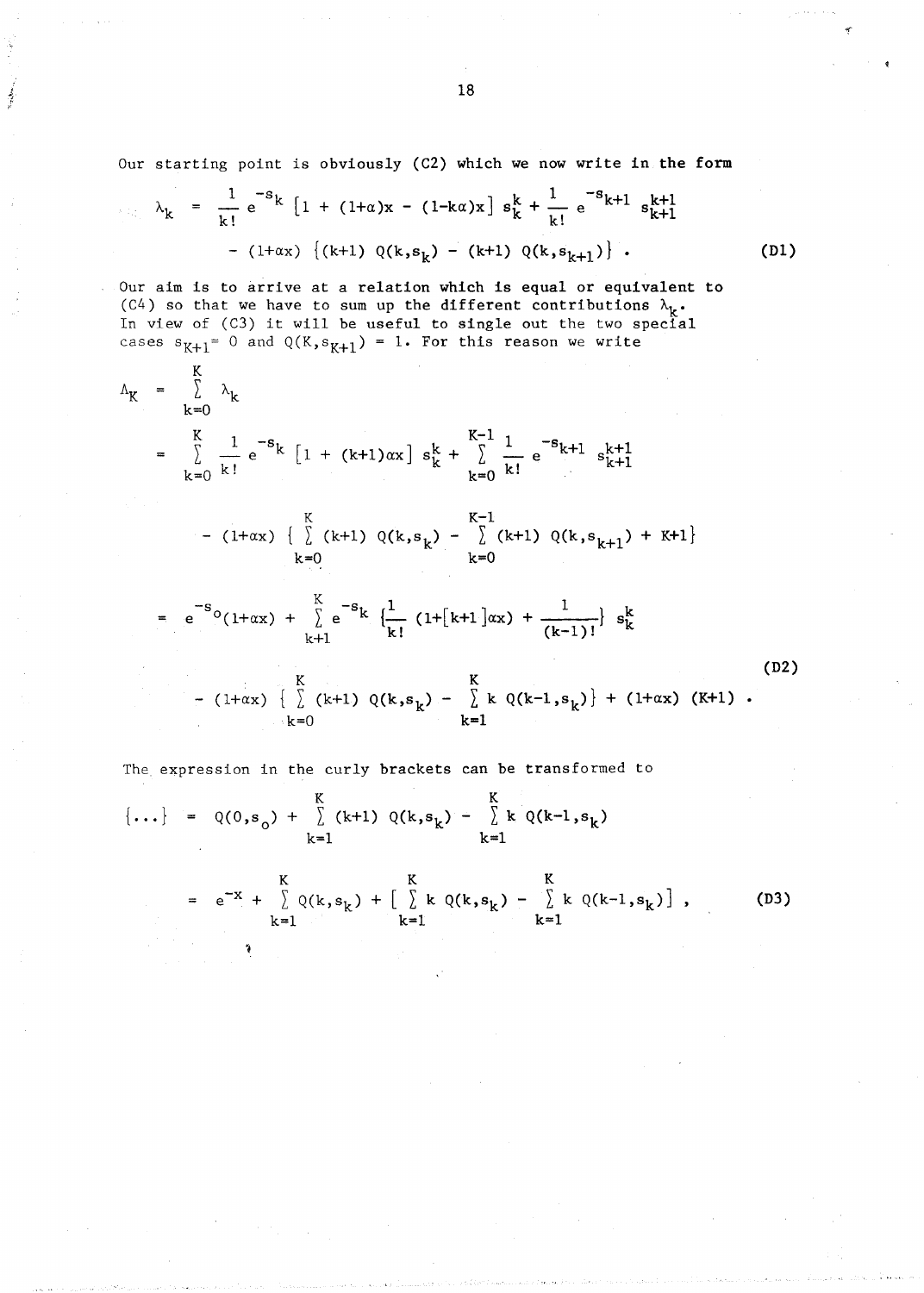we arrive for  $\Lambda_K$  at  $K_{R}$   $s_{k}^{k}$   $-s_{k}$  $(1+x)(k+1) e^{-x}(1+x) + \sum_{k=1}^{k} e^{-s} k \left[ (k+1) + (k+1) \alpha x \right]$  $k=1$   $k!$ K K - (1+ax)  $[e^{-x} + \sum Q(k, s_k) + \sum$  $k=1$   $k=1$   $(k-1)!$  $(1+\alpha x)$   $\begin{bmatrix}K+1 & + \end{bmatrix}$   $\begin{matrix}K & s_{k}^{k} \\ \frac{1}{k} & e^{-s_{k}}(k+1-k)\end{bmatrix}$  $k=1$  k! (1+ $\alpha$ x)  $\begin{bmatrix} K+1 & + \end{bmatrix}$   $\begin{matrix} K & s_K^K & -s_K \\ \frac{1}{2} & \frac{1}{2} & e \end{matrix}$   $\begin{matrix} K \\ -1 \end{matrix}$  $k=1$  k!  $k=1$  $(1+\alpha x)$   $\begin{bmatrix} K+1 & - \end{bmatrix}$   $\begin{bmatrix} K & k-1 & s_K \\ \end{bmatrix}$   $\begin{bmatrix} s & -s_K \\ \end{bmatrix}$ 

$$
= (1+\alpha x) [K+1 - \underset{k=1}{\lambda} \underset{j=0}{\lambda} - e^{K}]. \qquad (D4)
$$

By substitution of  $(C3)$  this can also be written as

$$
\Lambda_{K} = (1+\alpha x) \{K+1 \sum_{k=1}^{K} \sum_{j=0}^{k-1} \frac{1}{j!} [(1-k\alpha) x]^{j} e^{-(1-k\alpha)x} \}
$$
  

$$
= (1+\alpha x) \{1 + \sum_{k=1}^{K} [1 - e^{-(1-k\alpha)x} \sum_{j=0}^{k-1} \frac{[(1-k\alpha)x]^{j}}{j!} ] \}.
$$
 (D5)

Remembering the definition of  $\Pi_K$  as given in (6), we are finally led to

$$
\Lambda_{\mathbf{K}} = (1 + \alpha \mathbf{x}) (1 + \Pi_{\mathbf{K}}),
$$

which is just the condition required by *(C4).* This therefore concludes the formal proof that the two approaches for evaluating the transmission factor  $K_{\mathbb{K}}T_1(N,N)$  are fully equivalent.

\* \* \*